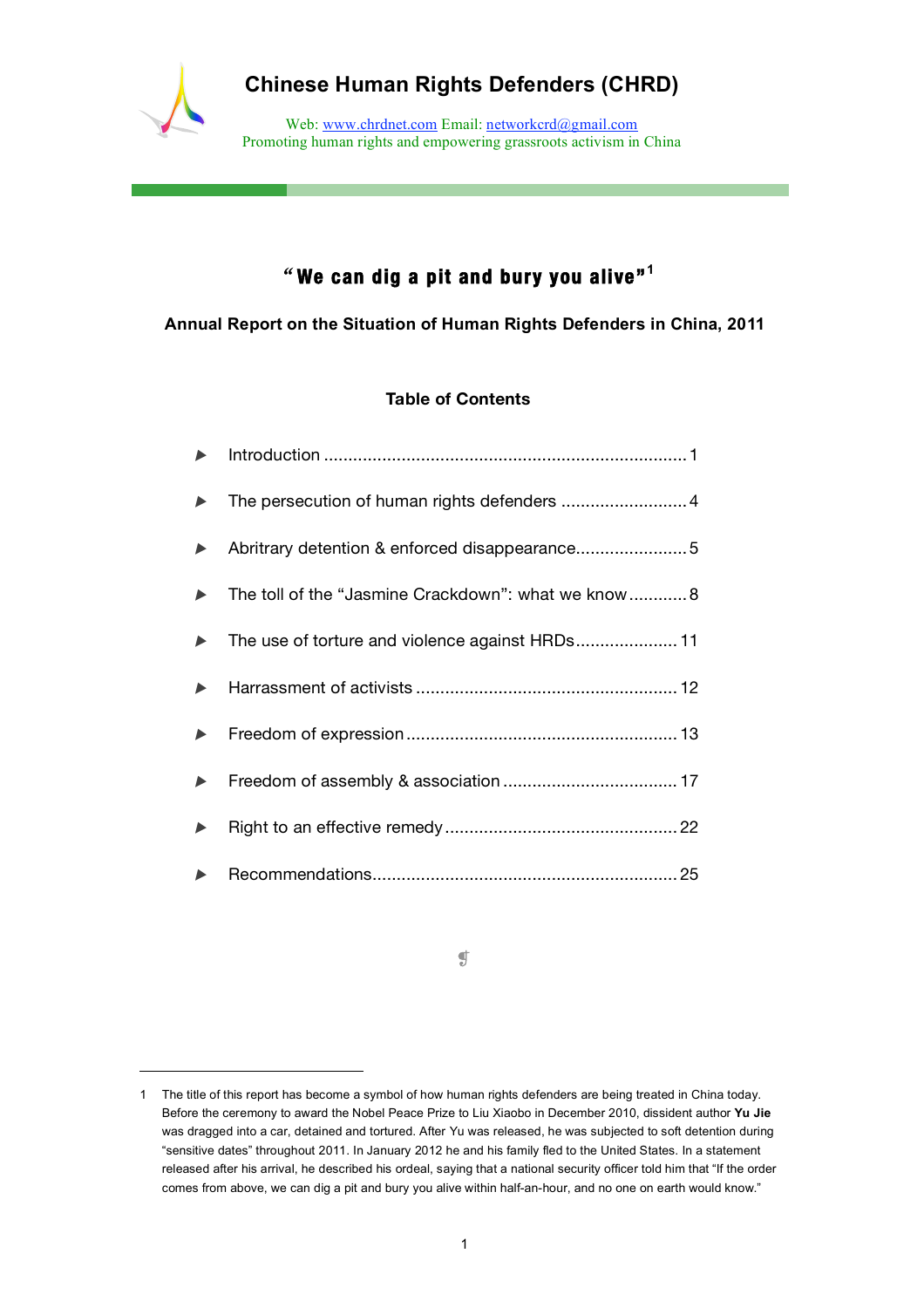## **Introduction**

The state of human rights in China continued to deteriorate in the year 2011. As documented in this annual report from CHRD, it has been a year of harsh crackdowns for human rights defenders (HRDs), characterized by lengthy prison sentences, extensive use of extralegal detention, and enforced disappearance and torture.

Against the backdrop of the wave of protests that swept across North Africa and the Middle East and brought down entrenched dictatorships, anonymous online calls in China for "Jasmine rallies" clearly unnerved the government. Large numbers of security personnel were deployed in the areas where protests were expected to take place; an unknown number of people (estimated in the thousands) who had spoken out on the subject or posted related information online, or who participated in the rallies, were seized and taken away for interrogation. Dozens of human rights activists, lawyers, and outspoken intellectuals were disappeared and tortured, and several veteran democracy advocates were sentenced to long prison terms.

This "Jasmine Crackdown," felt most keenly by HRDs, marked yet another low point in China's human rights, making 2011 the most repressive year since the rights defense (*weiquan*) movement began in the early 2000s. Among the rights defenders surveyed for this report, over half said that in comparison to the previous year freedoms of expression and assembly essential prerequisites for the defense of human rights—had deteriorated in 2011. The crackdown impacted not only the individual activists, but also menacingly conveyed a warning to ordinary Chinese citizens: anyone who challenges the government will be punished.

One of the most alarming developments in 2011 was the extensive use of enforced disappearance against HRDs. Although thousands of citizens are routinely held in illegal "black jails"<sup>2</sup> for complaining about government misconduct, the use of enforced disappearance, which occurred only rarely before the Jasmine Crackdown, was stepped up: at least two dozen high-profile activists across the country were disappeared and held for weeks or months at a time. In August, in an initiative designed to legalize enforced disappearance, the government announced draft amendments to the Criminal Procedure Law (CPL) that would allow for detainees suspected of offenses "endangering state security" to be held incommunicado for six months, without any notification being provided to their families. It is expected that this legislation will be rubber-stamped by the National People's Congress during its annual March meeting in 2012.

A disturbing development in 2011 for China's 250 million registered users of microblogging services ("weibo") was the introduction of the "real-name registration system."<sup>3</sup> In December

<sup>2</sup> Black jails are secret and illegal detention facilities; as well as being located in Beijing they are found across the country and are used by local governments to detain petitioners. For more information, see CHRD's reports, "Black Jails: China's Growing Network of Illegal and Secret Detention Facilities," October 19, 2008; and "Black Jails in the Host City of the 'Open Olympics': Secret Detention Facilities in Beijing are Illegally Incarcerating Petitioners," September 21, 2007.

<sup>3</sup> According to official figures by the China Internet Network Information Centre (CNNIC), " The 29th Statistical Reports on the Internet Development in China," January 2012,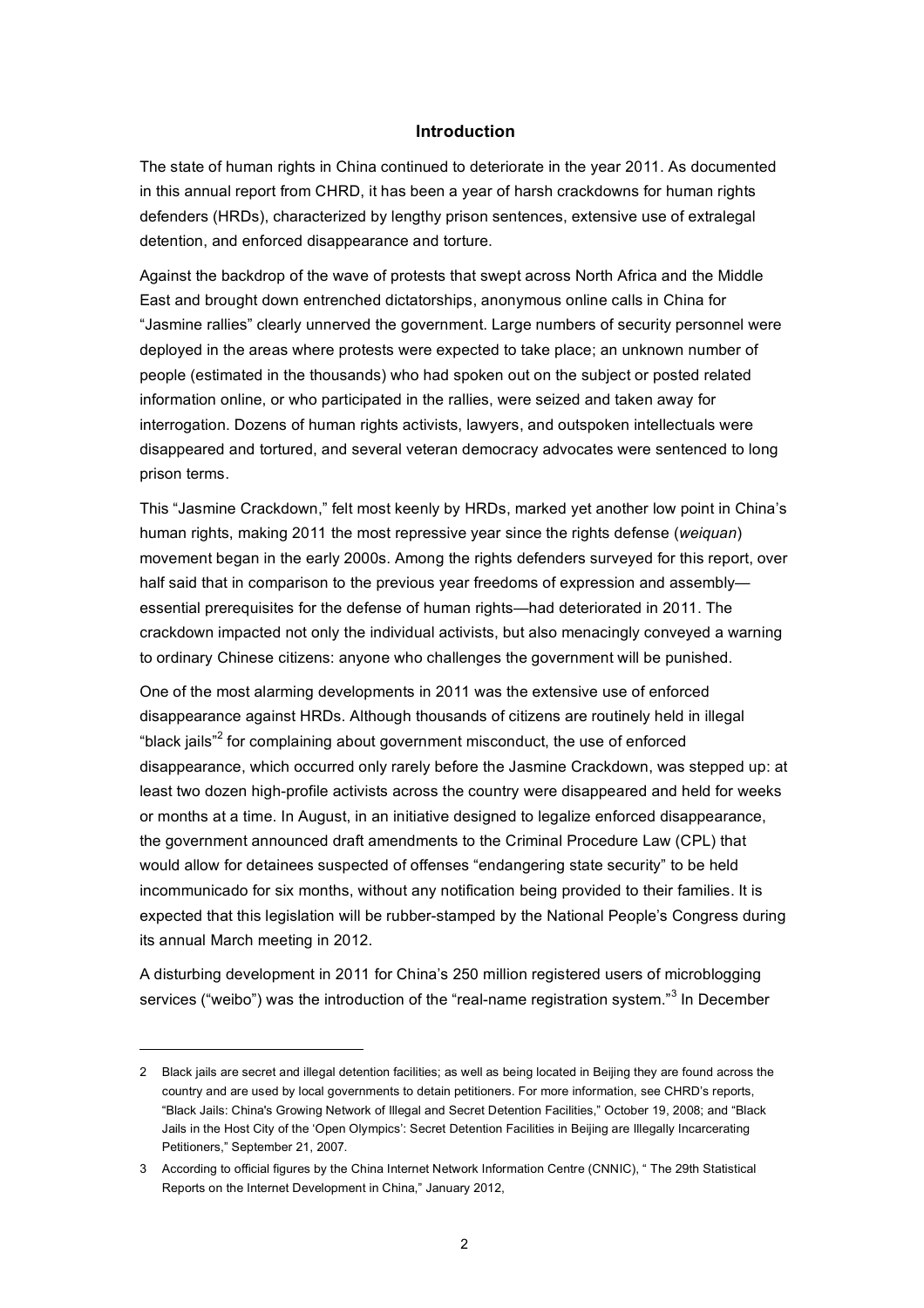the Beijing municipal and Guangdong provincial governments, where major internet companies are based, announced that new users would be required to register for an account using their real names, with existing users expected to comply with this new requirement in the near future. This measure is probably one of the most effective yet in reining in the power of microblogs to expose rights abuses and put pressure on the authorities.

In December 2011, just days before the end of human rights lawyer **Gao Zhisheng**'s five-year suspension of a prison term for subversion imposed in December 2006, a Beijing court cancelled the suspension and ordered him to serve his full three-year sentence in a Xinjiang prison. Disappeared for 20 months, Gao's whereabouts remain unclear as he was not allowed to see his family when they tried to visit him in prison in January 2012. In December 2011 and January 2012, as the anniversary of the beginning of the Arab Spring approached, the government sent a clear warning that it would not tolerate any activities promoting democratic transition by imposing heavy custodial sentences on three democracy activists: **Chen Wei**, **Chen Xi** and **Li Tie**.

Ending 2011 on a slightly more positive note, in November the Guangzhou government announced "innovative reforms" intended to make it easier for certain categories of "social organizations" to legally register, with such reforms possibly being rolled out to the rest of China later. However, organizations which focus on the promotion of human rights are unlikely to benefit from such measures and will continue to suffer from close monitoring and forced closure.

# **Other key findings of this report**

- In 2011, CHRD documented 3,833 cases of arbitrary detention of people engaged in defense of human rights and 159 cases of torture of such persons.
- Of this total, the vast majority were held in forms of detention with no basis in Chinese law or regulations,<sup>4</sup> particularly black jails and soft detention.
- According to a survey of 57 HRDs conducted for this report, one in four activists suffered torture or enforced disappearance; half were detained; and two out of three were monitored or harassed in 2011 for their activities.

# **About this report**

CHRD's fifth annual report on HRDs in China examines their situation China during 2011, the conditions in which their work was conducted, and the extent to which the government has or has not fulfilled its obligations to protect their rights as articulated in the UN Declaration on Human Rights Defenders<sup>5</sup> (hereafter referred to as "the Declaration"), which includes principles and rights already enshrined in other international human rights instruments and

http://www.cnnic.cn/dtygg/dtgg/201201/W020120116337628870651.pdf.

<sup>4</sup> These include black jails, soft detention, forced travel, detention in psychiatric institutions and other forms of deprivation of liberty which have no basis in law.

<sup>5</sup> The Declaration's full name is the "Declaration on the Right and Responsibility of Individuals, Groups and Organs of Society to Promote and Protect Universally Recognized Human Rights and Fundamental Freedoms".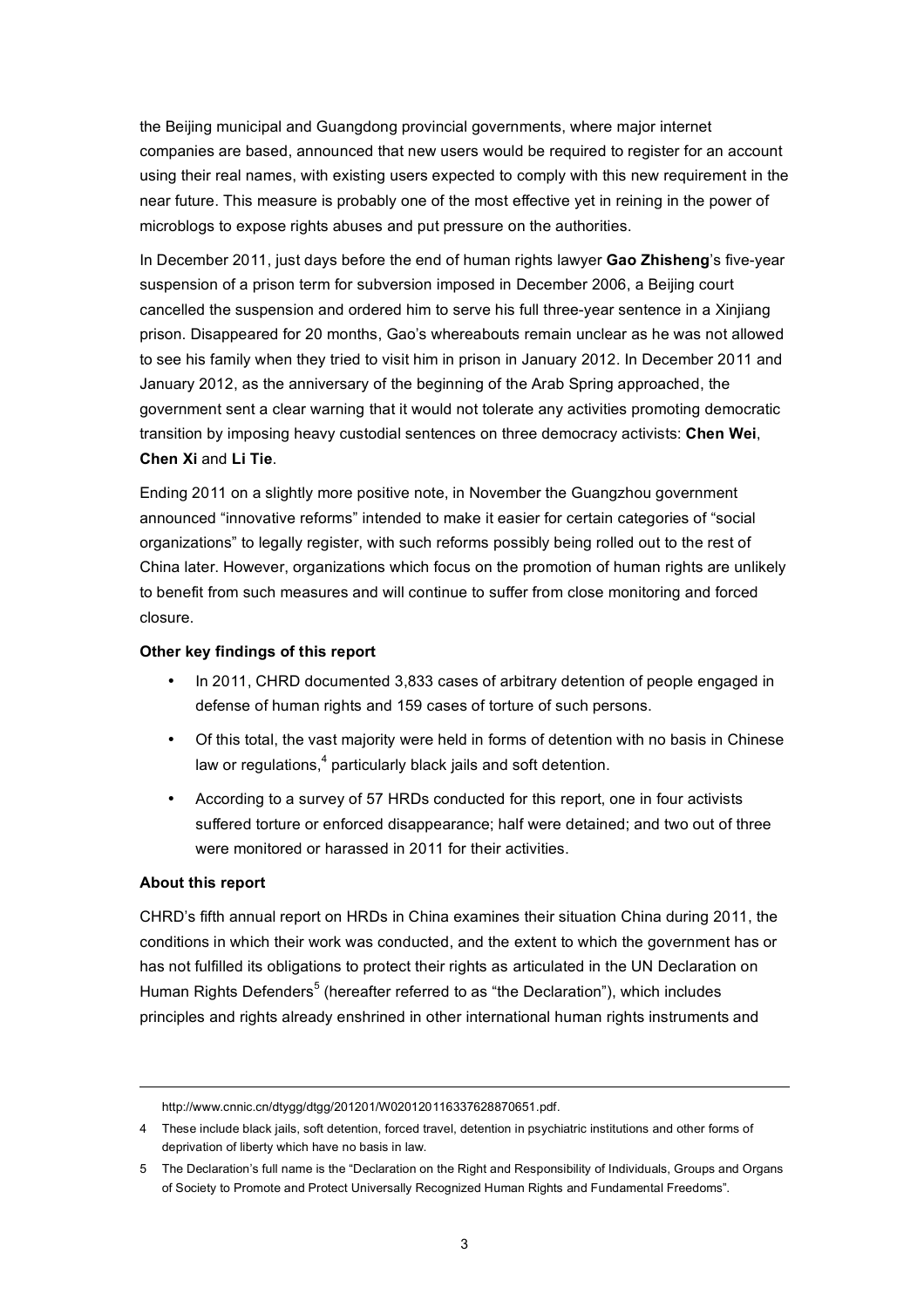which are legally binding.<sup>6</sup> The report focuses on some of the key protections specified in the Declaration for individuals and groups working to promote human rights, such as:

- The right to freedom of expression (Articles 6 & 7);
- The right to freedom of assembly and association (Articles 5 & 13); and
- The right to an effective remedy for human rights violations (Article 9).

The report has been compiled based on a review of data gathered during 2011.<sup>7</sup> In addition, a survey was conducted with 57 human rights activists (53 males;14 females) based in 13 provinces and municipalities across China.<sup>8</sup> International and domestic media reporting and the work of other human rights organizations on the situation of human rights in China during 2011 were also consulted.

The report covers the period from January - December 2011. All events referred to occurred in 2011, unless otherwise stated. The report is not exhaustive in that it highlights only typical examples and key events that affected the conditions under which Chinese HRDs worked to promote human rights.

 $\mathfrak g$ 

# **The persecution of human rights defenders**

- 1. Everyone has the right, individually and in association with others, to participate in peaceful activities against violations of human rights and fundamental freedoms.
- 2. The State shall take all necessary measures to ensure the protection by the competent authorities of everyone, individually and in association with others, against any violence, threats, retaliation, *de facto* or *de jure* adverse discrimination, pressure or any other arbitrary action as a consequence of his or her legitimate exercise of the rights referred to in the present Declaration.
- 3. In this connection, everyone is entitled, individually and in association with others, to be protected effectively under national law in reacting against or opposing, through peaceful means, activities and acts, including those by omission, attributable to

<sup>6</sup> The previous four annual reports are: "Dancing in Shackles: A Report on the Situation of Human Rights Defenders in China (2007)", April 30, 2008; "Annual Report on the Situation of Human Rights Defenders in China (2008)," June 26, 2009; "Annual Report on the Situation of Human Rights Defenders in China (2009)", April 26, 2010; "Annual Report on the Situation of Human Rights Defenders in China 2010," March 2, 2011.

<sup>7</sup> These include news reports on CHRD's Chinese website (http://wqw2010.blogspot.com/) as well as the press releases (Urgent Actions) and research reports on CHRD's English website (www.chrdnet.com).

<sup>8</sup> The survey was conducted in November - December 2011. At least 10 HRDs in each of the following categories were surveyed: 1) those active in defending civil and political rights; 2) those active in defending economic, social and cultural rights; 3) those who have had more than 10 years experience as rights activists; 4) those who have between 5 - 10 years experience as rights activists; and 5) those who have fewer than 5 years experience as rights activists.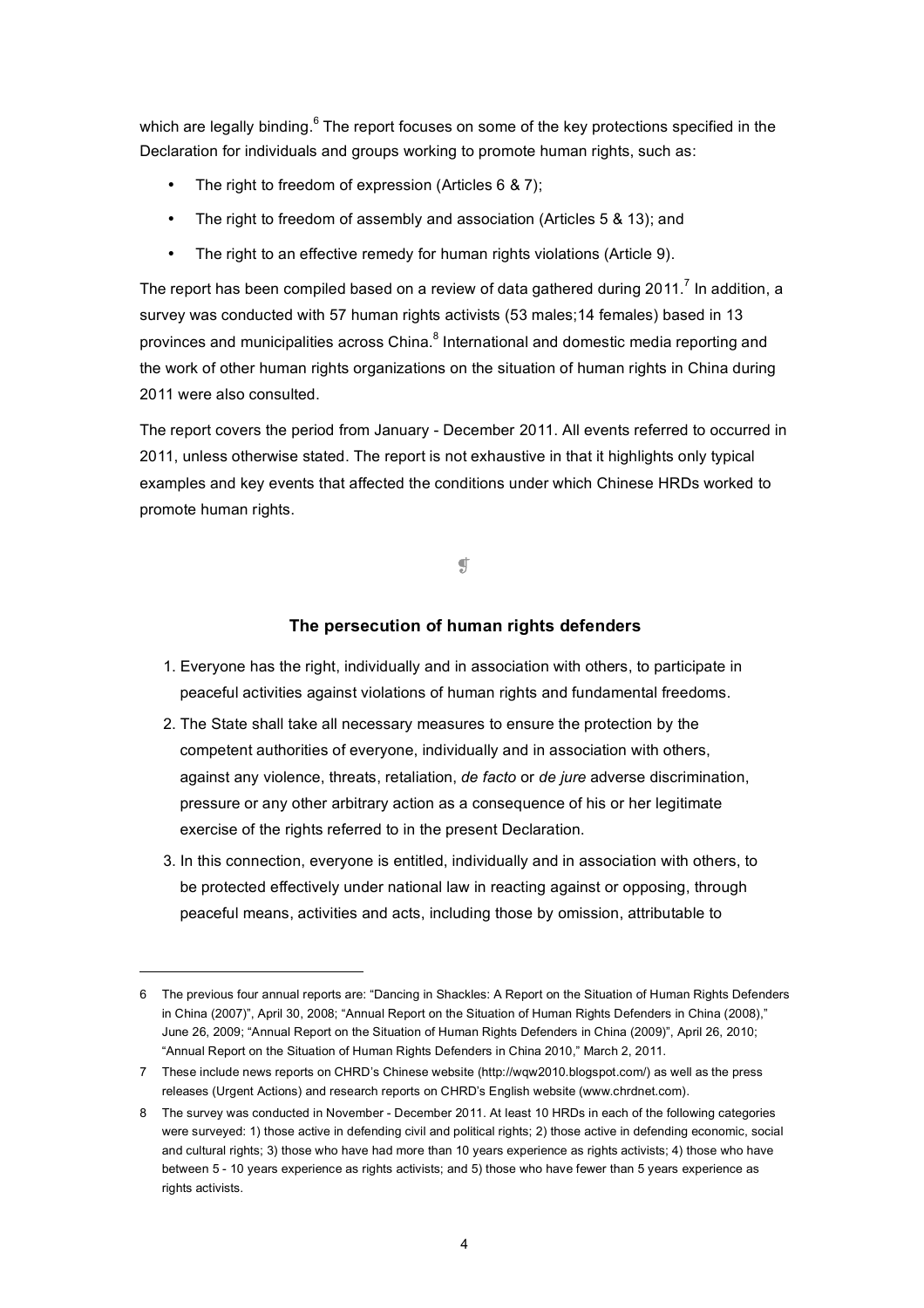States that result in violations of human rights and fundamental freedoms, as well as acts of violence perpetrated by groups or individuals that affect the enjoyment of human rights and fundamental freedoms."

Declaration on Human Rights Defenders, Art.12

In 2011, CHRD documented nearly four thousand cases of arbitrary detention and more than a hundred cases of individuals tortured because of their human rights work.<sup>9</sup> HRDs were routinely exposed to "violence, threats, retaliation, *de facto* or *de jure* adverse discrimination, [and] pressure" for their promotion of human rights, and not only did the state fail to protect them, it was centrally involved in such abuses. Particularly alarming was the widespread use of extralegal detention and enforced disappearance, while the harsh sentences handed down to veteran democracy activists sent a warning to the greater circle of HRDs of the consequences of engaging in activities promoting a transition to democracy. Official harassment and monitoring of HRDs remained prevalent among HRDs. Details of these abuses are presented below.

## **Arbitrary detention and enforced disappearance**

- In 2011, CHRD documented 3,833 cases of individuals arbitrary detention for defending human rights (see Table 1).<sup>10</sup> According to our data, the numbers of those extralegally detained far outstripped cases of individual deprivation of liberty that had some basis in Chinese law and regulations, with black jails and soft detention<sup>11</sup> being the most common types of illegal detention.
- Of the HRDs surveyed, 45% reported being detained at some point in 2011, and for the majority either soft detention or confinement in a black jail was the method used to restrict their liberty.

<sup>9</sup> According to the UN Working Group on Arbitrary Detention (WGAD), deprivation of liberty is defined as arbitrary if a case falls into one of the following three categories: A) Category I: When it is clearly impossible to invoke any legal basis justifying the deprivation of liberty (as when a person is kept in detention after the completion of his sentence or despite an amnesty law applicable to him); B) Category II: When the deprivation of liberty results from the exercise of the rights or freedoms guaranteed by Articles 7, 13, 14, 18, 19, 10 and 21 of the Universal Declaration of Human Rights and, insofar as States parties are concerned, by articles 12, 18, 19, 21, 22, 25, 26 and 27 of the International Covenant on Civil and Political Rights; C) Category III: When the total or partial nonobservance of the international norms relating to the right to a fair trial, spelled out in the Universal Declaration of Human Rights and in the relevant international instruments accepted by the States concerned, is of such gravity as to give the deprivation of liberty an arbitrary character.

<sup>10</sup> The statistics were compiled by examining past issues of CHRD's weekly Chinese briefing, Rights Defense Development Brief (维权动态), in 2011.

<sup>11</sup> Individuals subjected to soft detention are guarded by police stationed outside their homes. Though some individuals may be allowed to leave their homes during this kind of detention, they are closely followed and monitored, or are required to travel in police vehicles and are often barred from meeting other "sensitive" individuals. Some individuals detained in this manner may not be allowed to leave their homes at any time during their soft detention. The length of the detention period will usually last until the "sensitive period" which triggered the detention has passed, or in rare cases it may be extended for a period of months, or even years. For the purposes of this report, "house arrest" has been subsumed under "soft detention." This form of detention has no basis in law and does not include "residential surveillance" (*jianshi juzhu*), which is authorized under the CPL.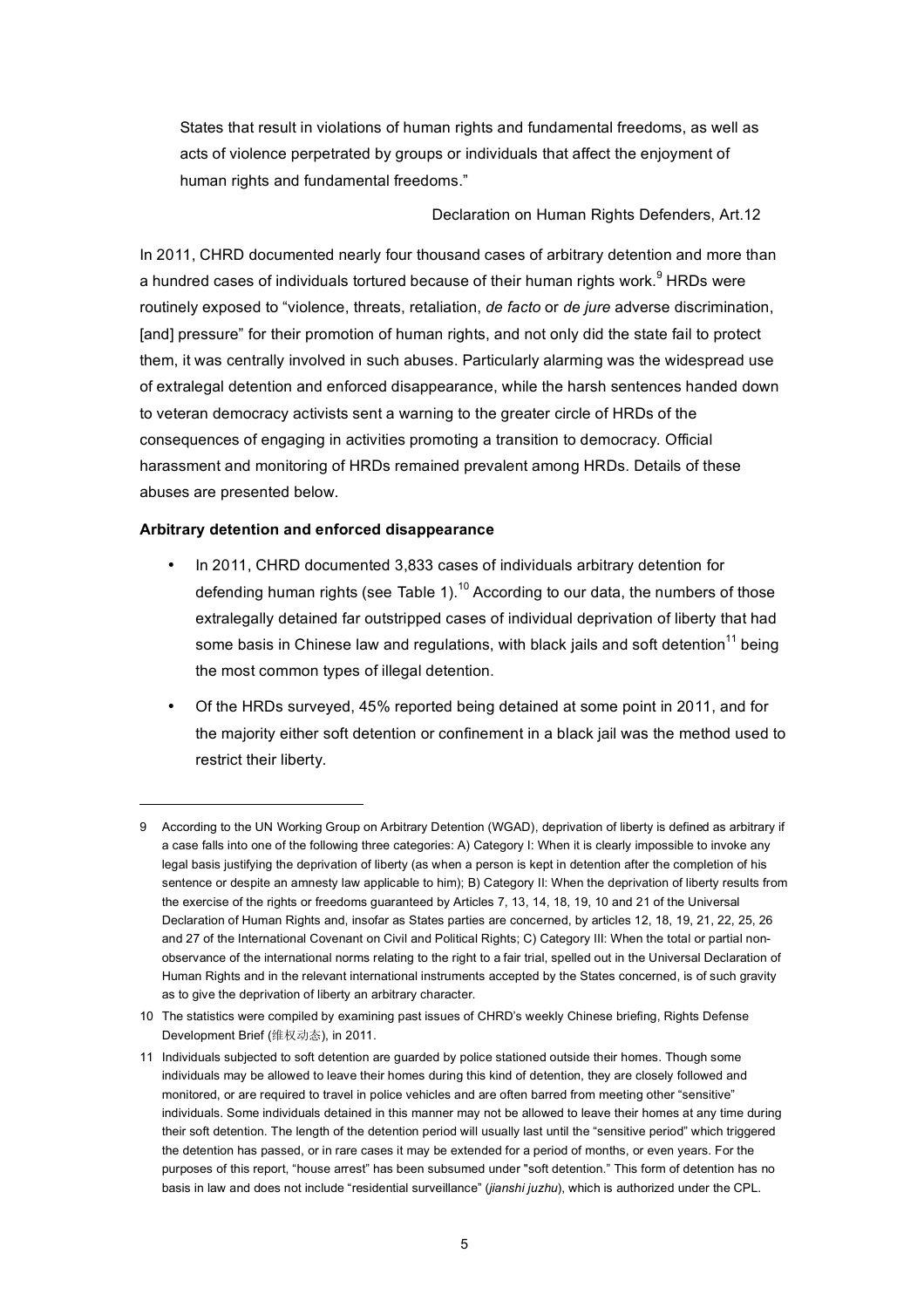| Type of arbitrary detention                                                                     | <b>Incidences</b>             |      |
|-------------------------------------------------------------------------------------------------|-------------------------------|------|
|                                                                                                 | <b>Black jails</b>            | 2795 |
| Detention without                                                                               | Soft detention                | 163  |
| any basis in<br>Chinese law or                                                                  | Enforced travel <sup>12</sup> | 25   |
| regulations                                                                                     | Psychiatric institutions      | 7    |
|                                                                                                 | Other $^{13}$                 | 299  |
|                                                                                                 | Administrative detention      | 89   |
| Detention with                                                                                  | Criminal detention            | 72   |
| some basis in                                                                                   | Re-education through Labor    | 60   |
| Chinese law or                                                                                  | Imprisonment                  | 17   |
| regulations                                                                                     | Residential surveillance      | 10   |
|                                                                                                 | Other <sup>14</sup>           | 57   |
| Other forms of deprivation of liberty where the legal basis for<br>it was unclear <sup>15</sup> | 239                           |      |
|                                                                                                 | <b>TOTAL</b>                  | 3833 |

## **Figure 1: Incidence of arbitrary detention for defending human rights**

<sup>12</sup> Individuals subjected to enforced travel are usually pressured into leaving their home and taken on a "tour" accompanied by police or guards.

<sup>13</sup> `The use of detention against HRDs can take many different forms. Thus the "other" category typically involves government officials who have no legal power to deprive citizens of liberty detaining HRDs in locations other than their homes, black jails, tourist spots or psychiatric institutions, or when the detention was carried out by police officers who refused to provide any legal justification for the detention, or that the justification given has no basis in Chinese law or regulations.

<sup>14</sup> `These were individuals who were summoned or interrogated in police stations for a period of hours, often without any legal procedures or documentation.

<sup>15</sup> `These were detentions where the legal status was unclear. Typically, the individuals were taken into custody by the police, but CHRD was unable to follow up with them about the type of detention they were subjected to, or whether the police provided legal justification for the detention.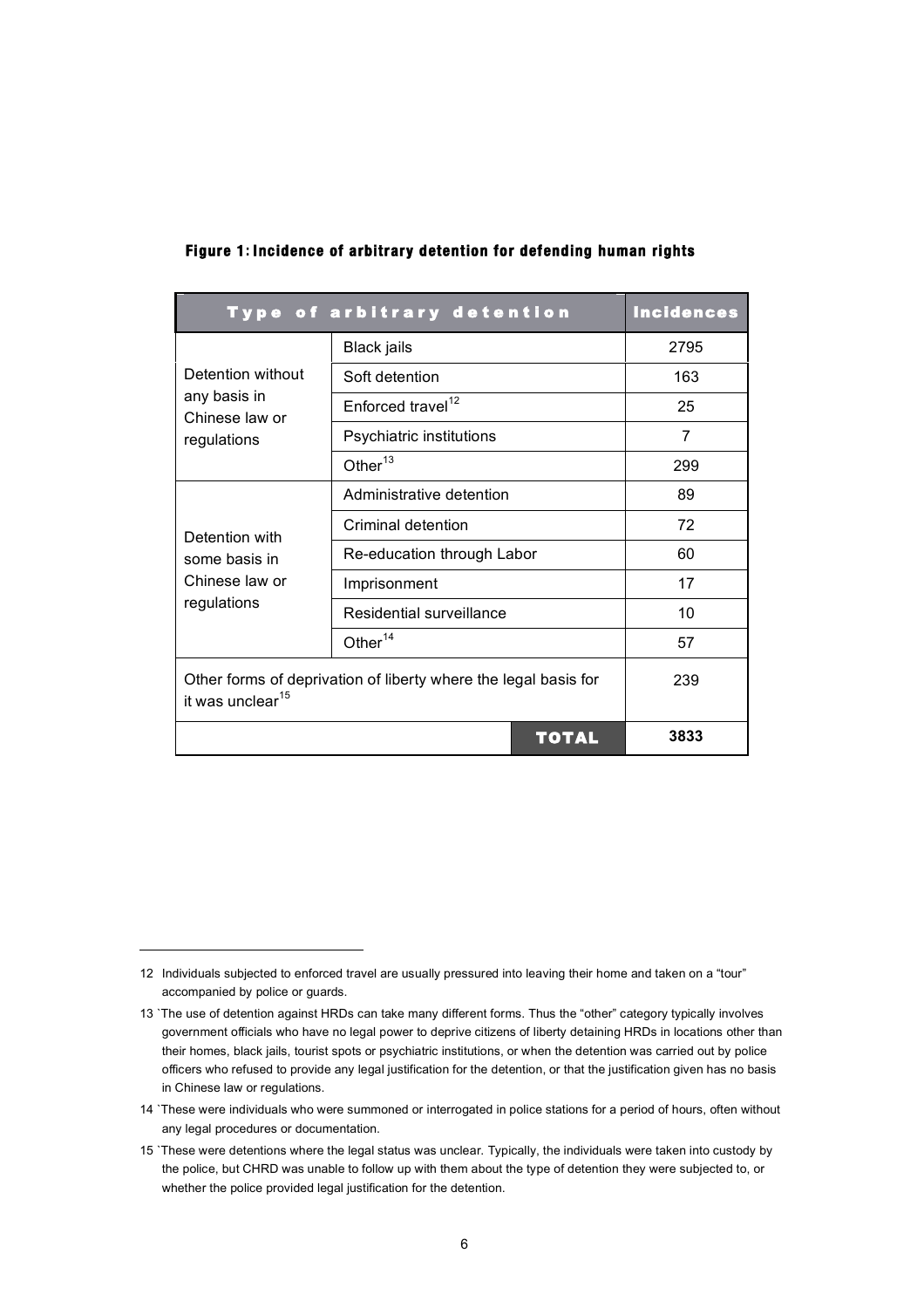

The widespread use of the different forms of extralegal detention is particularly disturbing. As the police or officials involved were not legally obliged to provide any details to families about those being confined, the secrecy surrounding the detention made torture and mistreatment of detainees more likely. In some cases, when government officials were contacted by the individuals' families and friends, officials even denied knowledge of the detainees whereabouts or refused to disclose where they were held.

A shocking development during the Jasmine Crackdown was the extensive use of enforced disappearance against well-known activists. Prior to the Crackdown, human rights lawyer **Gao Zhisheng** (高智晟) was the only high-profile activist who had been repeatedly disappeared for extended periods of time. During the Crackdown, at least two dozen activists were forcibly disappeared.<sup>16</sup> Many were held for weeks and others for months, such as human rights lawyers **Tang Jitian** (唐吉田), **Teng Biao** (滕彪), **Jiang Tianyong** (江天勇), activists **Gu Chuan** (古川), and **Li Hai** (李海), and the artist **Ai Weiwei** (艾未未). After their reappearance, it was clear that they had been warned against revealing what they had endured, but when some eventually ended their silence, they told of psychological and physical torture.

<sup>16</sup> According to the International Convention for the Protection of All Persons from Enforced Disappearance, "enforced disappearance" is considered to be the arrest, detention, abduction or any other form of deprivation of liberty by agents of the state or by persons or groups of persons acting with the authorization, support or acquiescence of the state, followed by a refusal to acknowledge the deprivation of liberty or by concealment of the fate or whereabouts of the disappeared person, which place such a person outside the protection of the law.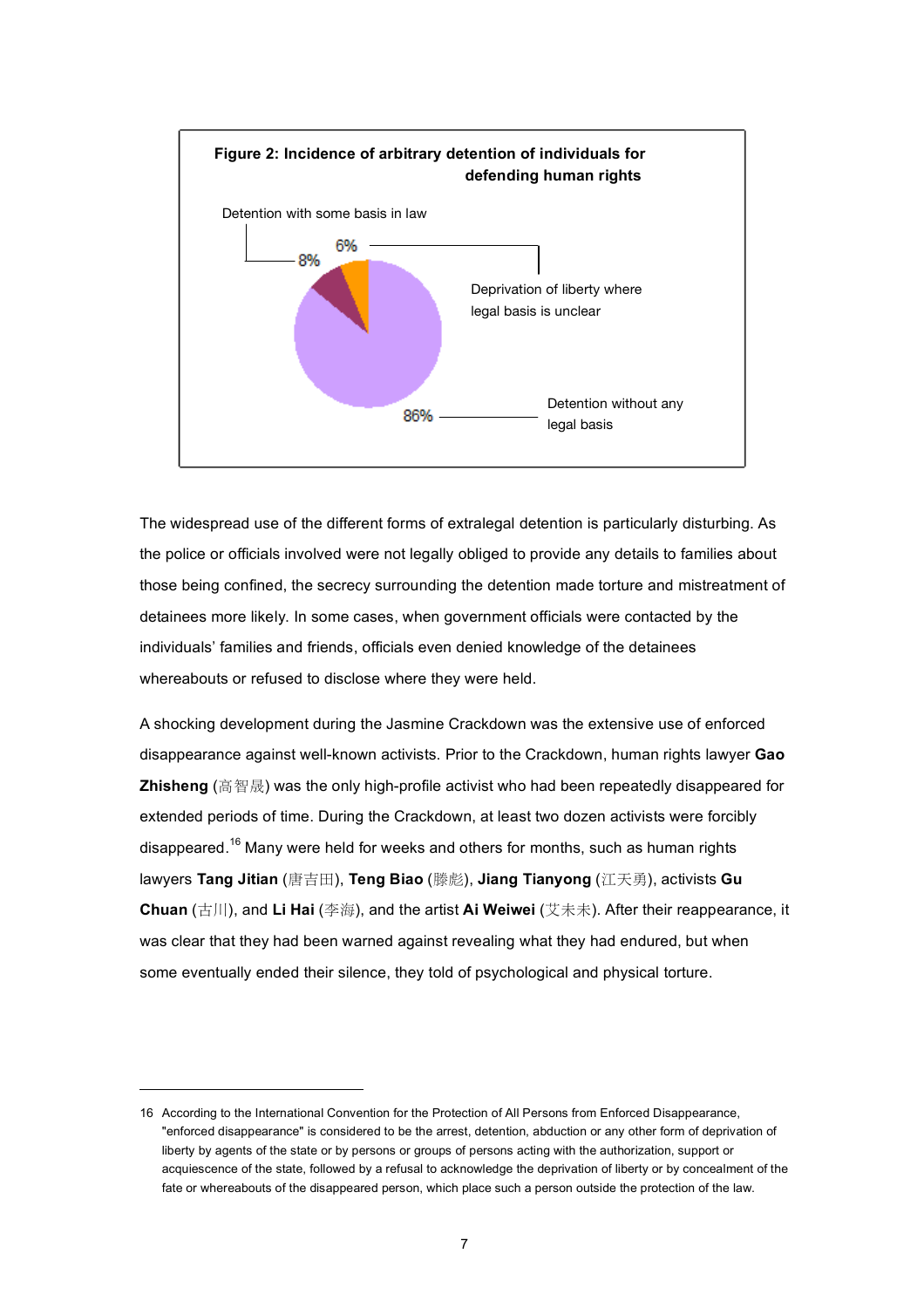# **The toll of the "Jasmine Crackdown": what we know**

CHRD documented a total of 82 individuals criminally detained (see Figure 3), held in psychiatric institutions, placed under illegal residential surveillance, and disappeared during the government's Jasmine Crackdown, but the real total is likely to be higher.

**Figure** 

| Criminally detained                   |  | Forcibly disappeared                 | 24 |
|---------------------------------------|--|--------------------------------------|----|
| <b>Under Residential surveillance</b> |  | Detained in psychiatric institutions |    |

At least 16 of these individuals remain in detention, are missing or are under residential surveillance at home. Two of them, Sichuan activist **Chen Wei** and Hangzhou activist **Zhu**  Yufu, were convicted of "inciting subversion" and sentenced, respectively, to nine and seven years in prison.<sup>17</sup>

| <b>NAME</b>                                                              | <b>LOCATION</b> | <b>CRIMINAL CHARGE</b>             | <b>TYPE OF DETENTION</b>                             |
|--------------------------------------------------------------------------|-----------------|------------------------------------|------------------------------------------------------|
| <b>CHENG LI</b>                                                          | Beijing         | Creating a disturbance             | Sent to reeducation<br>through labor                 |
| <b>YANG QIUYU</b>                                                        | Beijing         | Creating a disturbance             | Sent to reeducation<br>through labor                 |
| <b>NI YULAN</b>                                                          | Beijing         | Creating a disturbance, fraud      | Formally arrested                                    |
| <b>DONG JIQIN</b>                                                        | Beijing         | Creating a disturbance             | Formally arrested                                    |
| <b>GAO CHUNLIAN</b>                                                      | Hubei           | Inciting subversion of state power | Released on bail                                     |
| <b>CHEN WEI</b>                                                          | Sichuan         | Inciting subversion of state power | Sentenced to prison                                  |
| <b>DING MAO</b>                                                          | Sichuan         | Inciting subversion of state power | Formally arrested; under<br>residential surveillance |
| <b>RAN YUNFEI</b>                                                        | Sichuan         | Inciting subversion of state power | Released without charge                              |
| <b>HUANG</b><br><b>CHENGCHENG</b>                                        | Chongqing       | Inciting subversion of state power | Sent to reeducation<br>through labor                 |
| <b>LIANG HAIYI</b><br>Heilongjiang<br>Inciting subversion of state power |                 | Formally arrested                  |                                                      |
| <b>YU YUNGFENG</b><br>Heilongjiang                                       |                 | Inciting subversion of state power | Sent to reeducation<br>through labor                 |
| <b>XUE MINGKAI</b>                                                       | Shandong        | Inciting subversion of state power | Formally arrested                                    |
| <b>ZHANG HAIBO</b>                                                       | Shanghai        | Not known                          | Missing                                              |
| <b>TAN YANHUA</b>                                                        | Guangdong       | Not known                          | Missing                                              |
| <b>WEI SHUISHAN</b>                                                      | Zheijang        | Inciting subversion of state power | Formally arrested                                    |
| <b>ZHU YUFU</b>                                                          | Zheijang        | Inciting subversion of state power | Formally arrested                                    |

## **Figure 4: Cases of political imprisonment & enforced disappearance in the Jasmine Crackdown**

 <sup>17</sup> For more information, see: http://chrdnet.com/2011/08/17/jasmine\_crackdown/.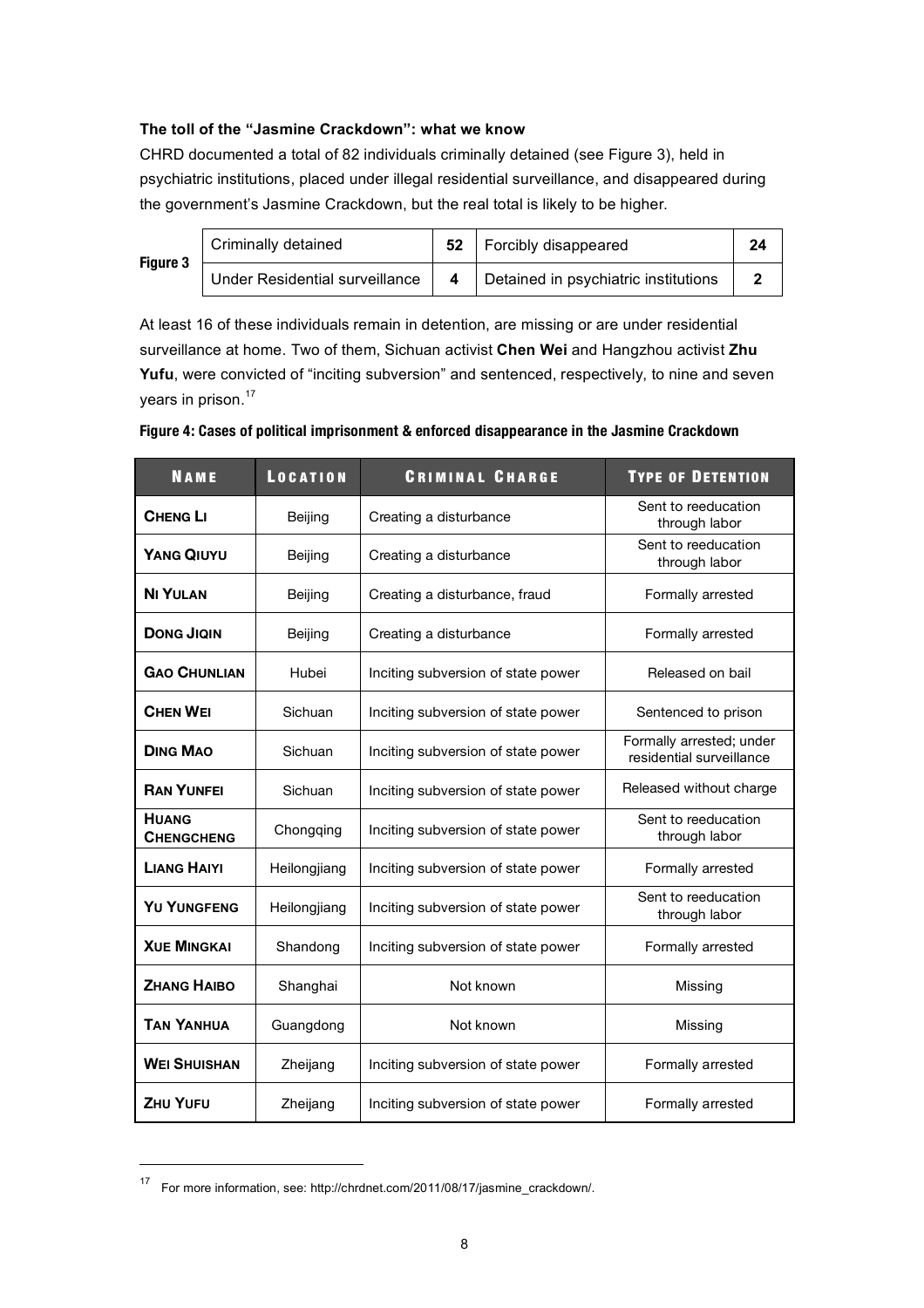Of even greater concern is the government's preparations to legalize enforced disappearance. Draft amendments to China's Criminal Procedure Law, if enacted as drafted, would allow the police to disappear suspects under the guise of "residential surveillance." Article 73 of the proposed amendments would authorize police to detain suspects away from their homes in a "designated place of residence." The crimes covered include "endangering state security," a designation used in political prosecutions.<sup>18</sup> While Article 73 contains a notification provision, police are not required to inform relatives of a family member's detention within the stipulated 24-hour period if the suspected crime involves "endangering state security," as such notification may hinder the official investigation.

The practice of soft detention was also widely used against HRDs during 2011. After imprisoned activist **Liu Xiaobo** (刘晓波) was announced as the winner of the Nobel Peace Prize in October 2010, the government's reaction was a nationwide crackdown, swiftly putting more than 100 activists under soft detention, which lasted into 2011, and in some cases still continues.<sup>19</sup> The soft detention of **Chen Guangcheng** (陈光诚) and his family in their home in Linyi City, Shandong Province, since September 2010 exemplifies the degree to which this extralegal measure has been used. While the government maintains that Chen is a "free man" living "a normal life," more than a hundred hired thugs surround the family home and resort to violence and intimidation to prevent activists and concerned citizens from visiting Chen.<sup>20</sup>

Many HRDs were shocked at the 10-year sentences given to activists **Liu Xianbin** (刘贤斌) and **Chen Xi** (陈西), and the nine-year sentence given to **Chen Wei** (陈卫), all for the crime of "inciting subversion of state power" and for purportedly writing articles critical of the government. Prior to this new trend of handing down severe punishments, activists convicted of "inciting subversion" in the past decade usually received sentences of up to five years duration, as in the cases of **Hu Jia** (胡佳) in 2008 and **Tan Zuoren** (谭作人) in 2009, and anything substantially lengthier, as in the case of **Liu Xiaobo**, who received an 11-year term for the same crime at the end of 2009, was considered rare at the time. But the lengthy prison sentences handed out in 2011, like the use of enforced disappearance against high-profile activists, appear to be intended to normalize what has previously been rare or exceptional. The harshness of these jail terms corresponds to a pattern observed by the Dui Hua Foundation, which recorded a "historic high" number of individuals being tried for "endangering state security" crimes since 2008.<sup>21</sup>

<sup>18</sup> For the full text of the draft amendments to the CPL, please see National People's Congress, "Criminal Procedure Law Draft Amendments and Explanation" (刑事诉讼法修正案(草案)条文及草案说明), August 30, 2011, http://www.npc.gov.cn/npc/xinwen/lfgz/2011-08/30/content\_1668503.htm.

<sup>19</sup> CHRD, "The Chinese Government Reacts," updated on December 9, 2010. Some individuals who remained under soft detention in 2011 in relation to the awarding of the Nobel Peace Prize included Zhang Zuhua (张祖桦), Liu Xia (刘霞), and Yu Jie (余杰).

<sup>20</sup> CHRD, "Let there be light, let there be sincerity: the illegal house arrest of Chen Guangcheng and the unprecedented grassroots campaign to end it," November 11, 2011.

<sup>21</sup> Dui Hua, "State Security Indictments Remain at Historic Highs," October 3, 2011,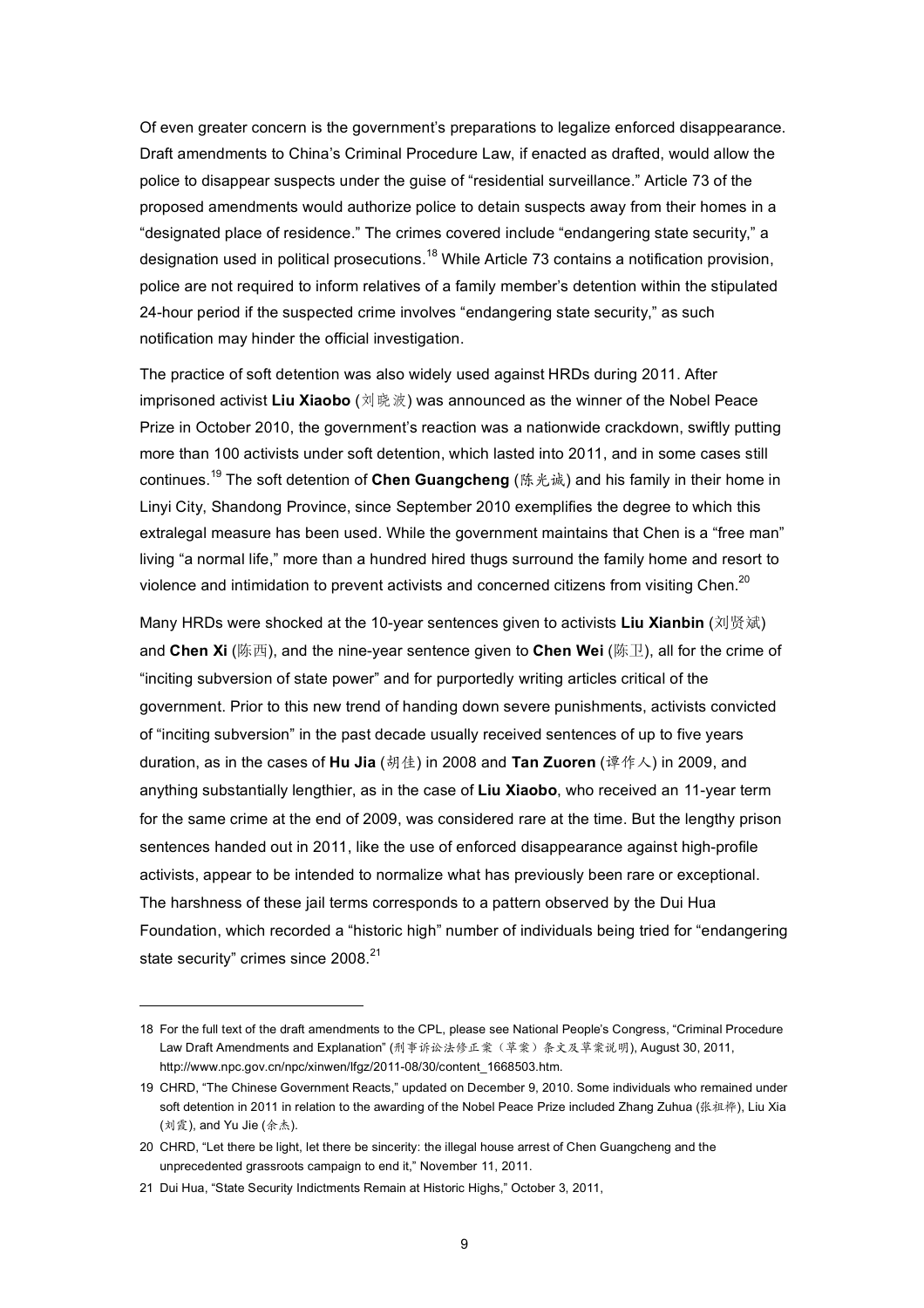

**Figure 5: Have you been subjected to abusive treatment by officials for defending human rights?** 

Another development of note, in June 2011, was the release for public comment of the draft Mental Health Law by the State Council Legislative Affairs Office. The draft, 26 years in the making, is controversial as it provides a basis for the abusive use of involuntary psychiatric confinement, which is increasingly being used by police and officials against HRDs and petitioners whom they wish to detain indefinitely and without legal process.<sup>22</sup> Meanwhile, abuse and arbitrary detention in psychiatric institutions went on as before in 2011. CHRD has documented seven cases of individuals being held in psychiatric institutions as retaliation for their human rights activism.<sup>23</sup>

http://www.duihuahrjournal.org/2011/10/state-security-indictments-remain-at.html.

22 Aizhixing, "Letter of Recommendations on 'Mental Health Law (Draft)' to the State Council Legislative Affairs Office," (就《精神卫生法(草案)》致国务院法制办公室的建议信) , June 24, 2011, http://aidslaw2010.blogspot.com/2011/06/blog-post\_24.html; China Daily, "Mental health law requires details," September 21, 2011, http://www.chinadaily.com.cn/opinion/2011-09/21/content\_13745891.htm; China Law & Policy, "Analysis of China's Draft Mental Health Law – An Interview," October 24, 2011, http://chinalawandpolicy.com/2011/10/24/analysis-of-china%E2%80%99s-draft-mental-health-law-%E2%80%93 an-interview/.

23 The seven individuals were Zhang Jun (张军) from Shandong Province, who has been active exposing local forced evictions and corruption; Luo Yinghua (罗映华) from Guangdong Province , who has been petitioning about her forced eviction and beating; Hu Dongsheng (胡东圣), from Anhui Province, who has been petitioning about forced eviction; Jin Guanghong (金光鸿), from Beijing, a human rights lawyer; Huo Zhihong (霍之洪), from Chongqing, who has been petitioning about a court judgment pertaining to a property dispute that has not been implemented for years; Hu Di (胡荻, aka 胡庆 [Hu Qing]), a netizen from Anhui Province; and Qian Jin (钱进), a dissident and pro-democracy activist from Anhui Province.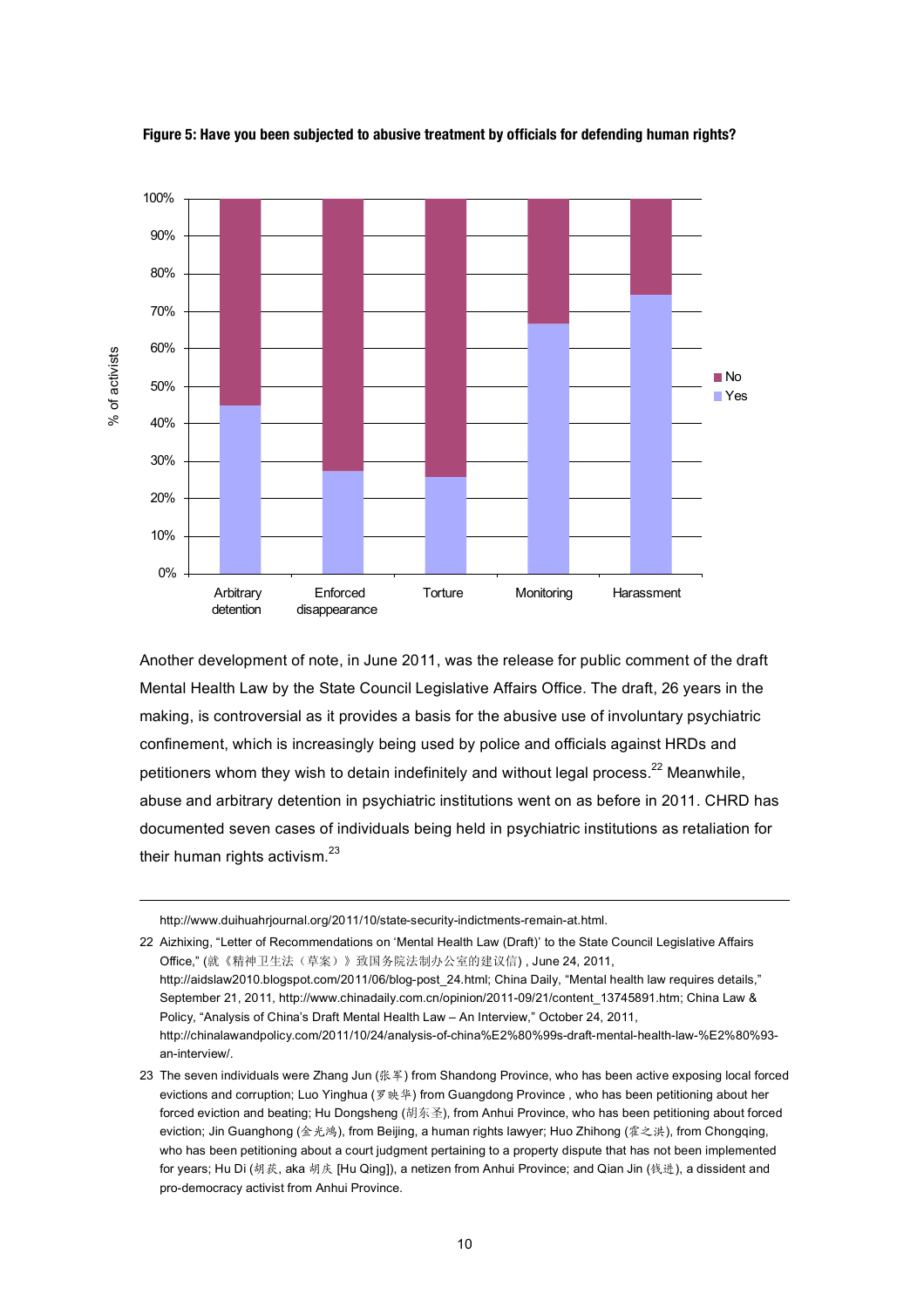## **The use of torture and violence against HRDs**

CHRD documented 159 cases of torture of human rights activists being held in detention or in police custody. Among the HRDs surveyed, 26% said they were subjected to some form of torture. Common abuses included beatings, being forced to remain in stress positions for long periods of time, sleep deprivation, and denial of access to medical treatment. Activists also routinely faced violence from government personnel while carrying out their work. Below are three examples of such cases from 2011:

- While he was detained at the Santai County Detention Center between April 2010 and November 2011, veteran democracy activist **Zuo Xiaohuan** (左晓环), of Sichuan Province, suffered escalating violence from fellow detainees and guards. In July 2011, prison guards ordered eight prisoners to beat and kick Zuo, one of whom was told to get hold of Zuo's head and bang it against a wall. Zuo was shackled to his bed for a total of 11 days; after this torture, he was unable to stand, and more than 10 days later he was still barely able to walk. $^{24}$
- On October 25, after being sentenced to a year in prison, village activist **Xiang Songmei** (向松梅) became seriously ill, but the Hongjiang City Detention Center in Hunan Province where she was being held refused to provide her with adequate medical treatment. Xiang's sister was told that Songmei had become very ill from an unspecified disease and was too weak to ingest food and was asked to provide medication for her.<sup>25</sup>
- When held in an unofficial detention facility as part of the Jasmine Crackdown, Guangzhou-based human rights lawyer **Tang Jingling** (唐荆陵) was subjected to severe sleep deprivation. Three rotating teams of interrogators questioned him non-stop for more than a week, and prevented him from sleeping or resting. When Tang experienced trembling, numbness in his hands, and chest pains, he was then allowed to sleep for one to two hours each day. Tang told his guards that such treatment violated provisions of the UN Convention against Torture, and said he would bring a lawsuit against the perpetrators, but was told that they were acting on "orders from above."<sup>26</sup>

<sup>24</sup> CHRD, "Sichuan Rights Activist Zuo Xiaohuan Tortured, Abused in Detention Center" (四川异议人士左晓环在看守所受酷 刑迫害), December 8, 2011.

<sup>25</sup> CHRD, "Hunan Hongjiang City Rights Activist Xiang Songmei Seriously Ill in Detention Center" (湖南省洪江市维权 人士向松梅在看守所病危), November 24, 2011.

<sup>26</sup> CHRD, "Human Rights Lawyer Tang Jingling Deprived of Sleep for Days During Residential Surveillance," (人权律师唐荆陵监视居住期间多日被禁睡眠), August 5, 2011.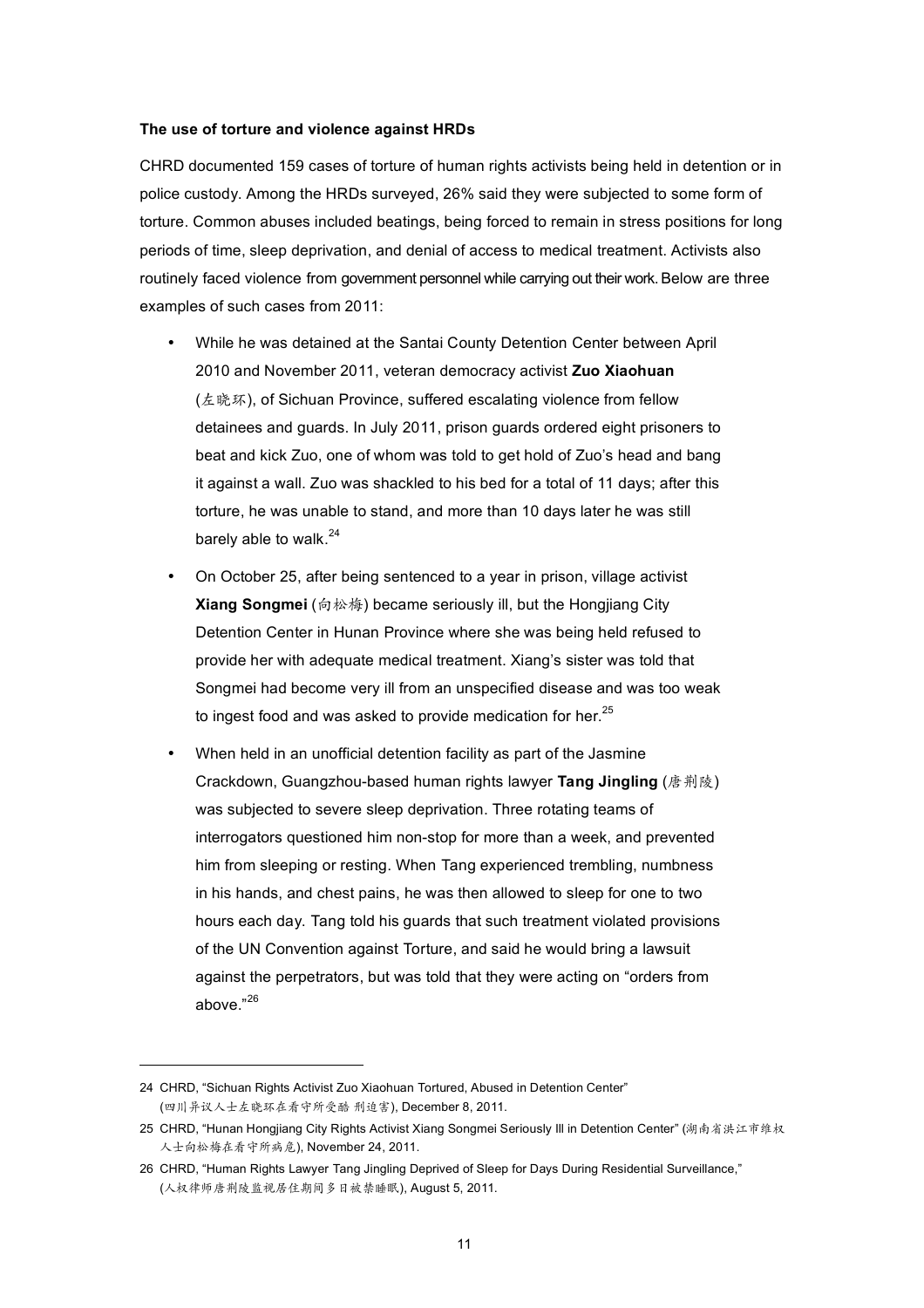• Also seized during the Jasmine Crackdown, Beijing human rights lawyer **Jiang Tianyong** (江天勇) was severely beaten over two nights, deprived of sleep for five days and forced to sit motionless for up to 15 hours a day in a room where the curtains were permanently closed. He was subjected to relentless interrogation, with brainwashing techniques used to "educate" him into repenting his so-called "mistakes." Jiang said he was not permitted to reply "I don't know" to any questions neither was he allowed to make any "errors" in his responses, otherwise he would be subjected to further threats and humiliation. During his incarceration his family were not informed of his whereabouts; Jiang was released two months after being seized, when his interrogators believed their brainwashing of him had succeeded. Before being freed he was made to sign eight pledges relating to good behavior; he was warned that if they were broken he could be disappeared again at any time, and also that his wife would be taken into detention. $27$ 

#### **Harassment of activists**

Of the HRDs surveyed 75% said they suffered harassment as a result of their human rights work, often being telephoned or receiving visits from the police or government officials to warn them against planning or participating in activities with fellow activists, or meeting with foreign diplomats, especially during "sensitive" periods such as the anniversary of the Tiananmen

**My phone is often monitored. During sensitive periods the noise on the line noticeably increases; I'm often cut off, or I connect OK but there is no answer [when somebody calls]***.*

An activist surveyed by CHRD

 $\overline{a}$ 

Massacre, or International Human Rights Day.<sup>28</sup> Activists' families were also contacted by officials, as well as employers or acquaintances, as a means of exerting pressure to dissuade them from continuing their human rights work or to terminate relationships with other activists.<sup>29</sup> HRDs were also routinely prevented from leaving the country to attend rights-related activities abroad.<sup>30</sup>

Of the HRDs surveyed, 67% said they were monitored by security personnel during 2011: such monitoring included having their phones were tapped, being watched and followed by

<sup>27</sup> CHRD, "Communiqué on behalf of Jiang Tianyong, citizen of People's Republic of China, Alleging Torture," October 24, 2011.

<sup>28</sup> See for example, CHRD, "Netizen Questioned By Police Over Posting of 'Information for Linyi City Folks'" (赴临沂张贴《告临沂市父老乡亲》的网友被警方约谈), November 29, 2011.

<sup>29</sup> See for example, CHRD, "Farmers' Association Secretary General Zhao Fengsheng Asked by Beijing Police to Return to Hometown" (农会秘书长赵枫生被北京警方清理回原籍), May 15, 2011.

<sup>30</sup> CHRD, "Human Rights Lawyer Barred from Leaving the Country" (人权律师李仁宾出境被拦截), November 5, 2011.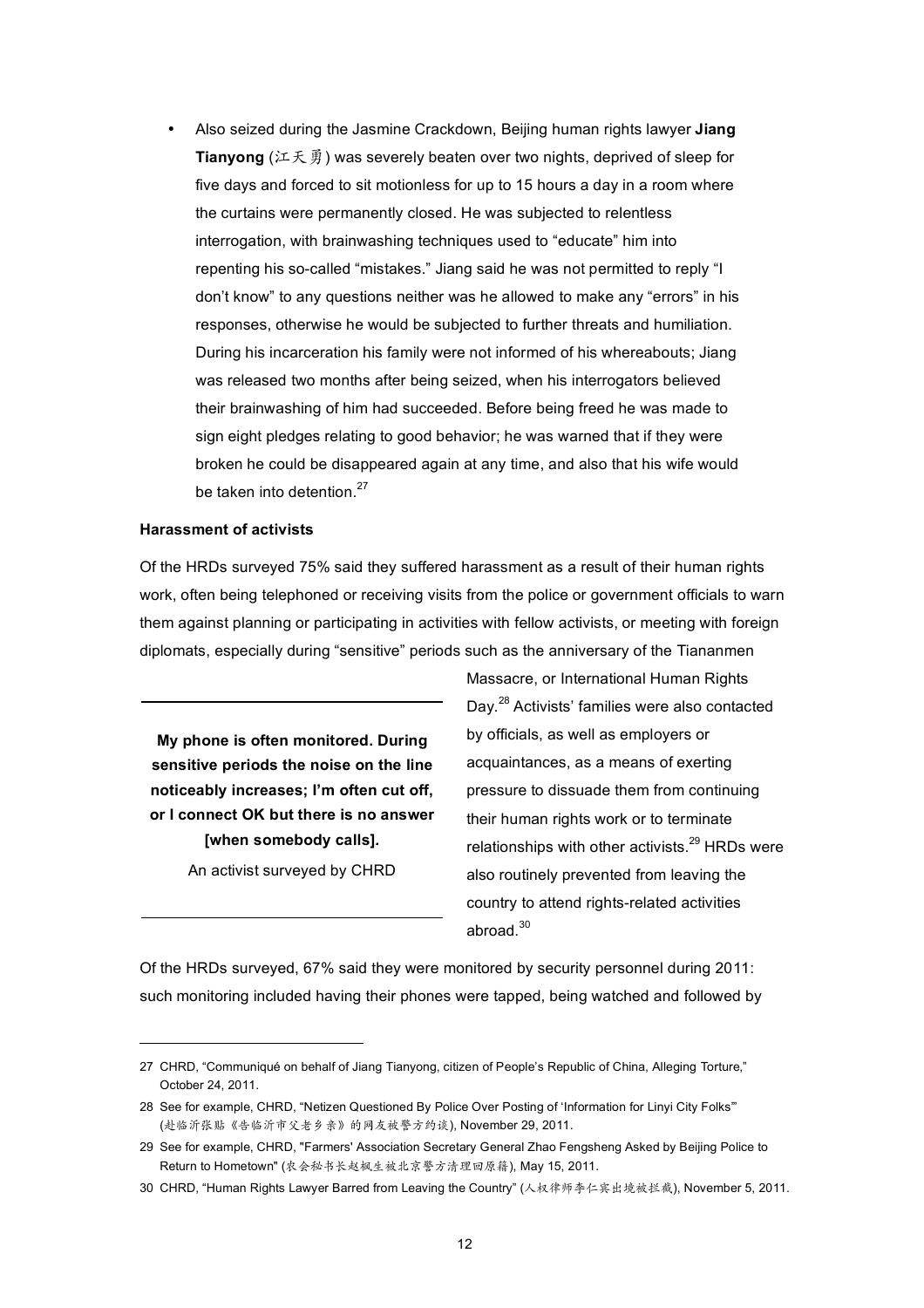police officers, and having surveillance cameras installed near their homes and offices. Some pointed out that neighbors recruited to monitor their activities were approached by plain clothes police whose purpose was to elicit information from them about the activists. For the second year in a row, Google reported attacks on its some of its users' accounts, including on those of Chinese activists using its gmail services, which could be traced back to computers based in China.<sup>31</sup> Surveillance of e-mail was less obtrusive, with 56% of HRDs surveyed. saying they had no way of knowing if their e-mail was being monitored. By comparison, 32% responded that they were not sure whether their phones were tapped.

## **Freedom of expression**

Everyone has the right, individually and in association with others:

- (a) To know, seek, obtain, receive and hold information about all human rights and fundamental freedoms, including having access to information as to how those rights and freedoms are given effect in domestic legislative, judicial or administrative systems;
- (b) As provided for in human rights and other applicable international instruments, freely to publish, impart or disseminate to others views, information and knowledge on all human rights and fundamental freedoms;
- (c) To study, discuss, form and hold opinions on the observance, both in law and in practice, of all human rights and fundamental freedoms and, through these and other appropriate means, to draw public attention to those matters.

Declaration on Human Rights Defenders, Article 6

Everyone has the right, individually and in association with others, to develop and discuss new human rights ideas and principles and to advocate their acceptance.

**The emergence of microblogs, Twitter, Skype groups, mailing lists and other tools, and the fact that more and more people use them, make information blockades increasingly difficult, despite the authorities' increased efforts at preventing the dissemination of information about human rights.** 

An activist on the use of the internet in defending human rights

Declaration on Human Rights Defenders, Article 7

Fearful of the way the internet contributed to the downfall of repressive regimes in the Middle East and North Africa at the beginning of 2011, the Chinese government made it a priority to tighten control over the internet, especially the use of microblogs. The Chinese Communist Party Central Committee (CCCCP) underscored the importance of "the building and management of an internet culture" during its annual plenum in 2011. The government was to "strengthen the management of social networks and instant messaging tools" and "punish the

<sup>31</sup> The Guardian, "Google phishing: Chinese Gmail attack raises cyberwar tensions," June 1, 2011, http://www.guardian.co.uk/technology/2011/jun/01/google-hacking-chinese-attack-gmail.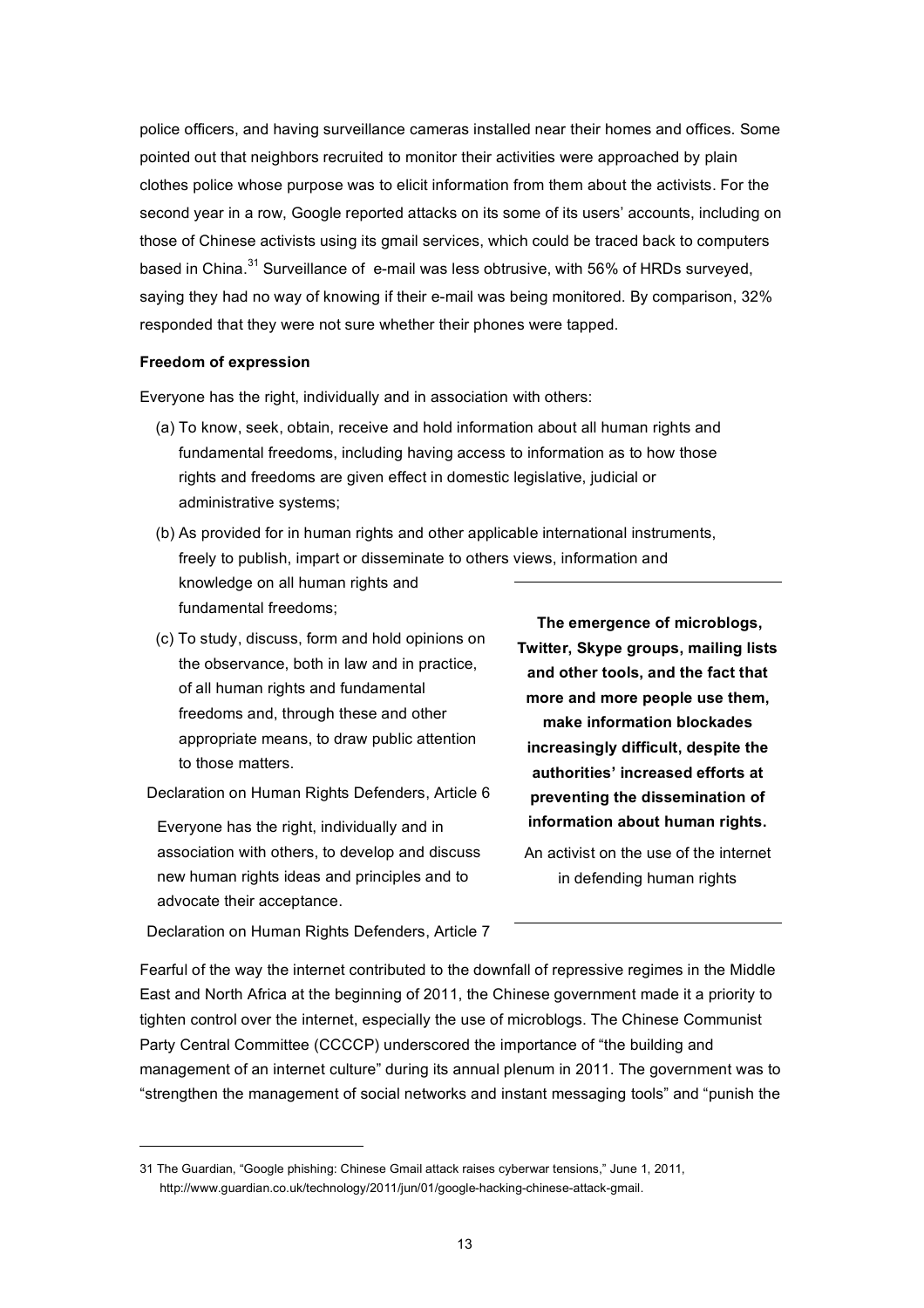spread of harmful information in accordance with the law," according to a communiqué approved at the meeting. $32$ 

The government continued to obstruct free expression online and to attempt to block the dissemination of human rights information. Censorship was kept up by authorities issuing lists of banned key words, promulgating edicts to control, or "guide," media reporting and internet discussions, closing down websites, blogs and microblogs, and staging crackdowns during "sensitive periods," as well as by purportedly rooting out "pornography" and "rumors."<sup>33</sup>

During 2011, the government upgraded some of the methods it uses to control digital communication. It experimented with new and better ways to plug holes in the Great Firewall by, for example, disrupting VPNs and other circumvention tools.<sup>34</sup> Yet another office was set up—the State Internet Information Office—to strengthen online policing, reportedly by strengthening coordination between the various agencies responsible for controlling the internet.<sup>35</sup> As noted in CHRD's 2010 annual report on HRDs, the government established the

34 CHRD, "Difficulties With Proxy Software Reported by Activists Across China," China Human Rights Briefing September 13-20, 2011, September 21, 2011; Global Voices, "China: Cracking down circumvention tools," May 13, 2011, http://advocacy.globalvoicesonline.org/2011/05/13/china-cracking-down-circumvention-tools/; Forbes, "China's Great Firewall Tests Mysterious Scans On Encrypted Connections," November 17, 2011, http://www.forbes.com/sites/andygreenberg/2011/11/17/chinas-great-firewall-tests-mysterious-scans-onencrypted-connections/.

<sup>32</sup> Xinhua, "CCP Central Committee Proposes that Major Commercial Websites Play Constructive Roles"(中央提出发挥主要商业网站建设性作用), October 25, 2011, http://news.sina.com.cn/c/2011-10- 25/235123361312.shtml; Bloomberg News, "China Communists Vow to Strengthen Management of Internet," October 26, 2011, http://www.bloomberg.com/news/2011-10-26/china-s-communists-vow-to-strengthenmanagement-of-internet.html; AFP, "China mulls reforms to tighten grip on media, web," September 27, 2011, http://chinadigitaltimes.net/2011/09/china-mulls-reforms-to-tighten-grip-on-media-web/ .

<sup>33</sup> For CHRD's reports on media and internet censorship, see "Tug of War over China's Cyberspace: A Sequel to Journey to the heart of Internet censorship," March 13, 2009; "Follow the Principles of the Party": State Control of the Media (and What the Media is Doing to Fight Back), December 9, 2008; "Journey to the heart of Internet censorship," October 26, 2007. For media and CHRD reports from 2011 detailing methods of online censorship, see: Associated Press, "China web firms vow to curb 'harmful' information," November 6, 2011, http://www.google.com/hostednews/afp/article/ALeqM5g5R9ieDBffOKhsFx6634QrLBbPBA?docId=CNG.51c99c75 3539f484b515987a01ad6a9f.b51; China Digital Times, "50 Microblogs Shuttered as Web Crackdown Continues," October 31, 2011, http://chinadigitaltimes.net/2011/10/50-microblogs-shuttered-as-web-crackdown-continues/; *South China Morning Post*, "Net tightens on online rumours," October 7, 2011, http://topics.scmp.com/news/chinanews-watch/article/Net-tightens-on-online-rumours; China Realtime Report, "China Shutters 6,600 Websites for Manipulating Information Online," August 31, 2011, http://blogs.wsj.com/chinarealtime/2011/08/29/china-shutters-6600-websites-for-manipulating-information-online/; *The New York Times*, "China Tightens Censorship of Electronic Communications," March 21, 2011, http://chinadigitaltimes.net/2011/03/china-tightens-censorship-ofelectronic-communications/; *The New York Times*, "Wary of Egypt Unrest, China Censors Web," January 31, 2011, http://www.nytimes.com/2011/02/01/world/asia/01beijing.html; China Digital Times, "Two New Lists of Sina Weibo's Banned Search Terms," November 7, 2011, http://chinadigitaltimes.net/2011/11/two-new-lists-of-sinaweibos-banned-search-terms/; CHRD, "Prominent Media Figure Chang Ping Asked to Leave Southern Media Group", China Human Rights Briefing January 25-February 1, 2011, February 4, 2011; CHRD, "List of Nine Prohibitions for Media in 2011 Circulated Following Publicity Department Meeting," China Human Rights Briefing January 19-24, 2011, January 25, 2011.

<sup>35</sup> Xinhua, "China sets up office for Internet information management," May 4, 2011, http://news.xinhuanet.com/english2010/china/2011-05/04/c\_13857911.htm; Reuters, "China sets up agency to tighten grip on Internet," May 4, 2011, http://www.reuters.com/article/2011/05/04/us-china-internetidUSTRE7436SA20110504.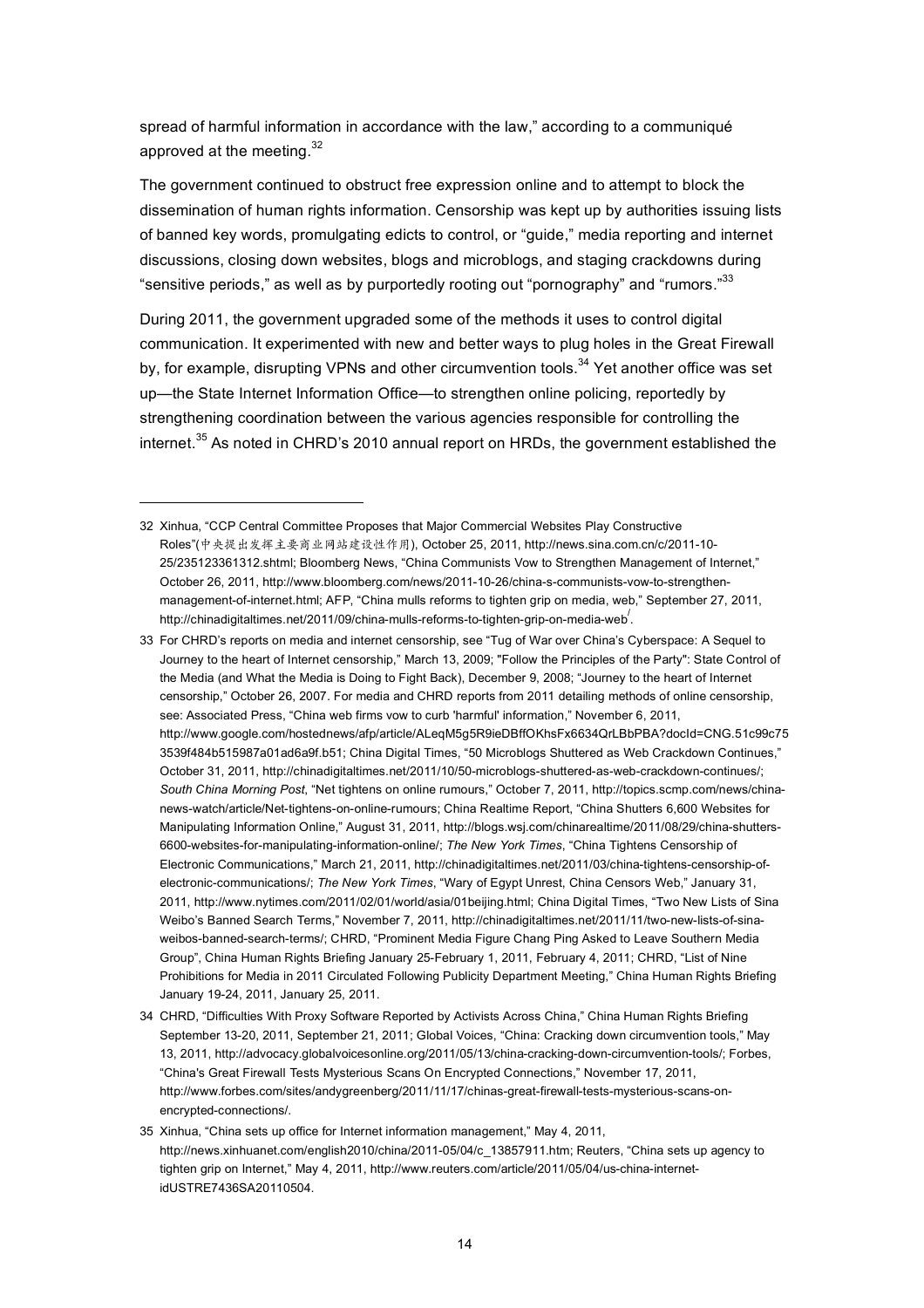Internet News Coordination Bureau to strengthen the coordination of online portals such as microblogs.

The most alarming development in 2011 was the government's introduction of the requirement that microbloggers use their real names when registering to open an account. The thriving domestic microblog sphere has proved highly effective in exposing government misconduct during the past few years, but it is now threatened with curtailment as a result of this requirement.<sup>36</sup> After much speculation about its introduction, it was announced at the end of the year that it would be implemented in Beijing, Shanghai, Tianjin, Guangzhou, and Shenzhen. Since the two main internet companies operating microblogs in China—Sina and Tencent—are based in Beijing and Shenzhen, the new measure is likely to affect most of China's 250 million registered microblog users. Among the HRDs who responded to CHRD's survey, 48% said that they used their Sina microblogs every day for human rights activities. $37$ One activist noted that with the spread of microblogs, "information has become ever more transparent." Activists reported that they had had many success stories employing microblogs in the defense of human rights:

"Last month, a young netizen from Kunming, **Cao Haibo**, was arrested by the authorities while accessing the internet at an internet café. I read about the news on QQ and I immediately sent out information and forwarded lots of messages to others, which enabled lawyers to quickly get involved."

"Earlier this year, I was illegally arrested by the police for helping someone in the community to obtain identity papers. After we protested about it on microblogs and the internet, it received the attention of netizens, resulting in the police officer in charge of my case being officially criticized as a result of the pressure of public opinion."

Activists also noted increased difficulty accessing and using microblogs, but they said there were ways to circumvent this and other censorship measures. For example, they "set up multiple websites, blogs and microblogs" and "continuously changed… their means of communication and email addresses" so that it was harder for the authorities to keep track of their activities. When microblogs were deleted, netizens were quick to "reincarnate" by registering for new accounts:

"There has been greater effort to block Twitter. There are fewer and fewer thirdparty websites [for accessing Twitter] that work, and even if they do work, they are blocked after a few days. With Sina microblog, there has been a greater effort to close user accounts, so you have to keep 'reincarnating'."

<sup>36</sup> Xinhua, "China tightens microblog supervision as real-name registration expands to more cities," December 22, 2011, http://news.xinhuanet.com/english/china/2011-12/22/c\_131322231.htm.

<sup>37</sup> Twenty-seven out of 42 respondents said they use Sina microblog every day for their work defending human rights. Sina microblog was the most popular social media tool, compared to QQ, Tencent microblogs, Twitter and Facebook.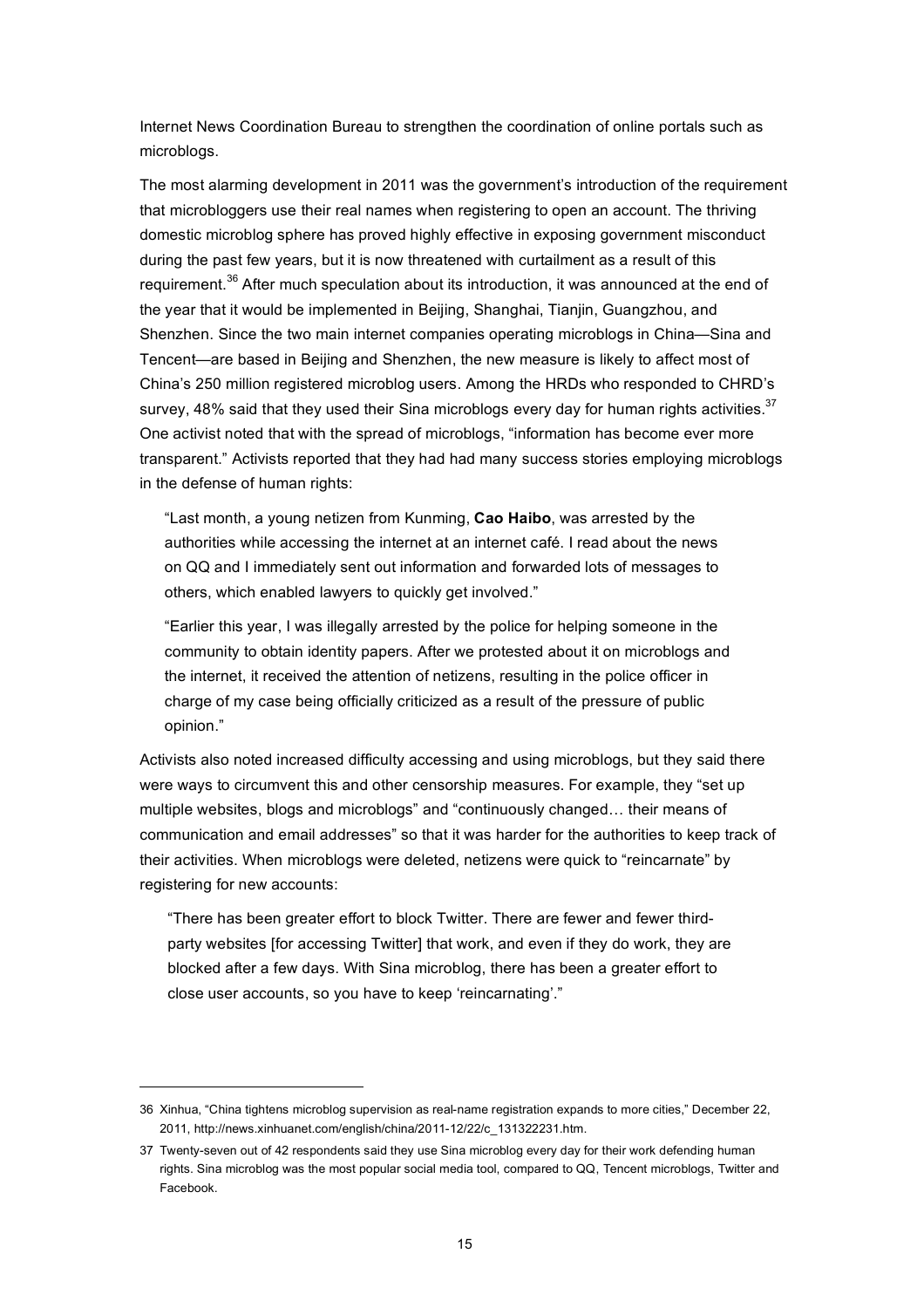Given the logistical difficulties, some observers question whether the government will succeed in pushing ahead with the "real-name registration" measure. A similar effort to control the use of cell phones in 2010 went largely unenforced;<sup>38</sup> small vendors of SIM cards, for example, bypassed the registration system as it negatively effected their business. However, microblogs are operated by several giant internet companies who have a strong track record of avoiding trouble by complying with censorship requirements.

For now, only new microblog users are required to register with their real names. However, it is the government's intention to extend it to other areas and to existing microblog accounts; some existing users have already been asked to supply their real names if they wish to keep their accounts open.<sup>39</sup> In October 2011, in a measure designed to further limit the impact of microblogs in fomenting social discontent, the government banned the media from using "unverified" reports from the internet in media stories.<sup>40</sup>

More than half of the HRDs surveyed—61%—felt that compared to the previous year the general climate for freedom of expression in China deteriorated in 2011. Many attributed this to increased control of the internet, as well as the detention and harassment of activists and netizens for expressing their ideas about human rights, especially during the Jasmine Crackdown:

"Compared with last year, the difference is obvious: groups of people have been arrested for making remarks critical of the government. The use of violence and torture is more flagrant and widespread."

"…you can be punished just for a single line in your microblog."

In particular, the heavy sentences handed down in March to Sichuan activists **Liu Xianbin** and **Chen Wei,** and in December to Guizhou activist **Chen Xi**, for "inciting subversion of state power" (Criminal Law Art. 105(2)) are grim reminders that human rights activists are paying a heavy price for expressing opinions critical of the government. In its judgment in Chen Wei's case, the Suining Municipal Intermediate People's Court cited as evidence of inciting subversion four articles Chen Wei allegedly wrote and published online, referencing specific phrases in these essays as evidence: "The death knell for the one-party dictatorship has been sounded"; "This system must be changed"; and "Use street protests to promote politics among the people."<sup>41</sup> The court sentenced Chen to nine years in prison. Similarly, Liu Xianbin and Chen Xi were given 10-year sentences for expressing their political views online.<sup>42</sup>

<sup>38</sup> Penn-Olson, "One Year Into China's Real-Name System for Cell Phones, Things Aren't Going Well," August 29, 2011, http://www.penn-olson.com/2011/08/29/one-year-into-chinas-real-name-system-for-cell-phones-thingsarent-going-well/.

<sup>39</sup> The Guardian, " China to expand real-name registration of microbloggers," January 18, 2011, http://www.guardian.co.uk/world/2012/jan/18/china-real-name-registration-microblogging.

<sup>40</sup> General Administration of Press and Publications, "Provisions on Preventing False News Reports," (关于严防虚假新闻报道的若干规定), effective since October 19, 2011, http://www.gapp.gov.cn/cms/html/21/508/201111/727111.html; The New York Times, "China Rolls Out Tighter Rules on Reporting," November 11, 2011, http://www.nytimes.com/2011/11/12/world/asia/china-tightens-reportingrules-for-journalists.html.

<sup>41</sup> CHRD, "Full text of court judgment convicting Chen Wei of the crime of 'inciting subversion of state power'"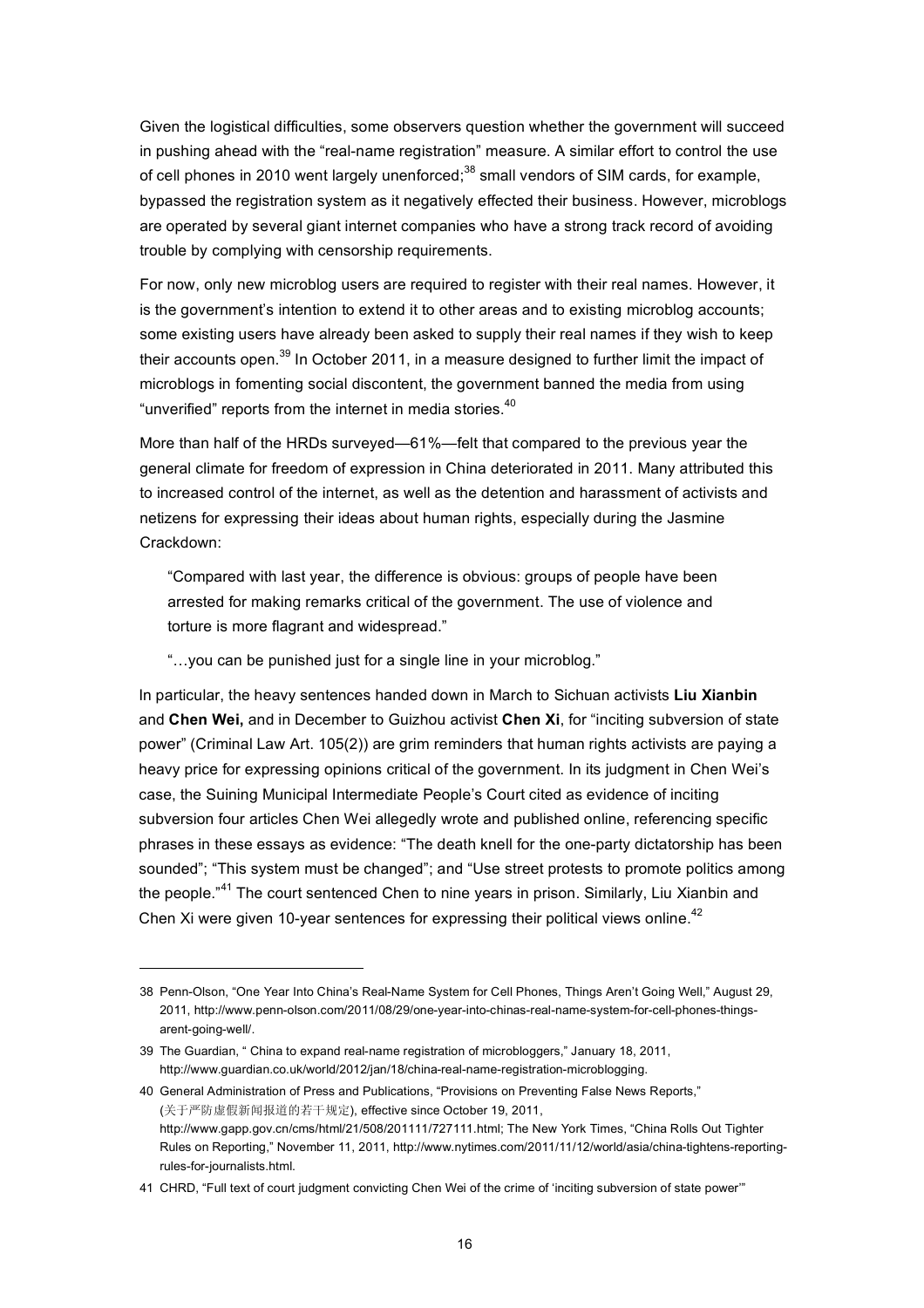|  |  |  | Figure 6: Compared with 2010, what do you think was the overall state of the following freedoms in 2011? |  |
|--|--|--|----------------------------------------------------------------------------------------------------------|--|
|  |  |  |                                                                                                          |  |

|                                  | <b>Deteriorated</b><br><b>Visibly</b> | <b>Some</b><br>deterioration | <b>Same</b> | <b>Some</b><br>improvement | <b>Improved</b><br><b>Visibly</b> | Don't<br>know |
|----------------------------------|---------------------------------------|------------------------------|-------------|----------------------------|-----------------------------------|---------------|
| Freedom of<br><b>Expression</b>  | 46%                                   | 15%                          | 26%         | 13%                        | $0\%$                             | 0%            |
| Freedom of<br><b>Association</b> | 35%                                   | 13%                          | 36%         | 8%                         | $0\%$                             | 8%            |
| Freedom of<br><b>Assembly</b>    | 42%                                   | 13%                          | 30%         | 0%                         | 2%                                | 13%           |

Though some other activists and netizens, especially lesser known ones, received less severe punishments for exercising their right to free speech, such criminal convictions still had a chilling effect. For distributing written materials containing his thoughts on the Chinese Communist Party and the socialist system, a Guangxi man convicted of "inciting subversion of state power," the same offense as Chen Wei, Chen Xi and Liu Xianbin, was sentenced to just 18 months in prison. In October three netizens were given 15-day administrative detentions for "rumor mongering."43 By punishing a variety of individuals for exercising their right to speak freely, the government put netizens and others on notice that it does not regard freedom of expression as a human right.

# **Freedom of assembly and association**

For the purpose of promoting and protecting human rights and fundamental freedoms, everyone has the right, individually and in association with others, at the national and international levels:

- (a) To meet or assemble peacefully;
- (b) To form, join and participate in non-governmental organizations, associations or groups;
- (c) To communicate with non-governmental or intergovernmental organizations.

Declaration on Human Rights Defenders, Article 5

Everyone has the right, individually and in association with others, to solicit, receive and utilize resources for the express purpose of promoting and protecting human rights and fundamental freedoms through peaceful means, in accordance with Article 3 of the present Declaration.

Declaration on Human Rights Defenders, Article 13

<sup>(</sup>陈卫"煽动颠覆国家政权罪"判决书全文(图)), January 12, 2012.

<sup>42</sup> CHRD, "Prisoner of Conscience – Liu Xianbin," "Prisoner of Conscience – Chen Xi."

<sup>43</sup> CHRD, "Guangxi Man Sentenced to 1.5 Years in Prison for "Inciting Subversion," China Human Rights Briefing, January 25-February 1, 2011, February 4, 2011; Xinhua, "Three people punished for spreading rumors online," October 25, 2011, http://news.xinhuanet.com/english2010/china/2011-10/25/c\_131212021.htm.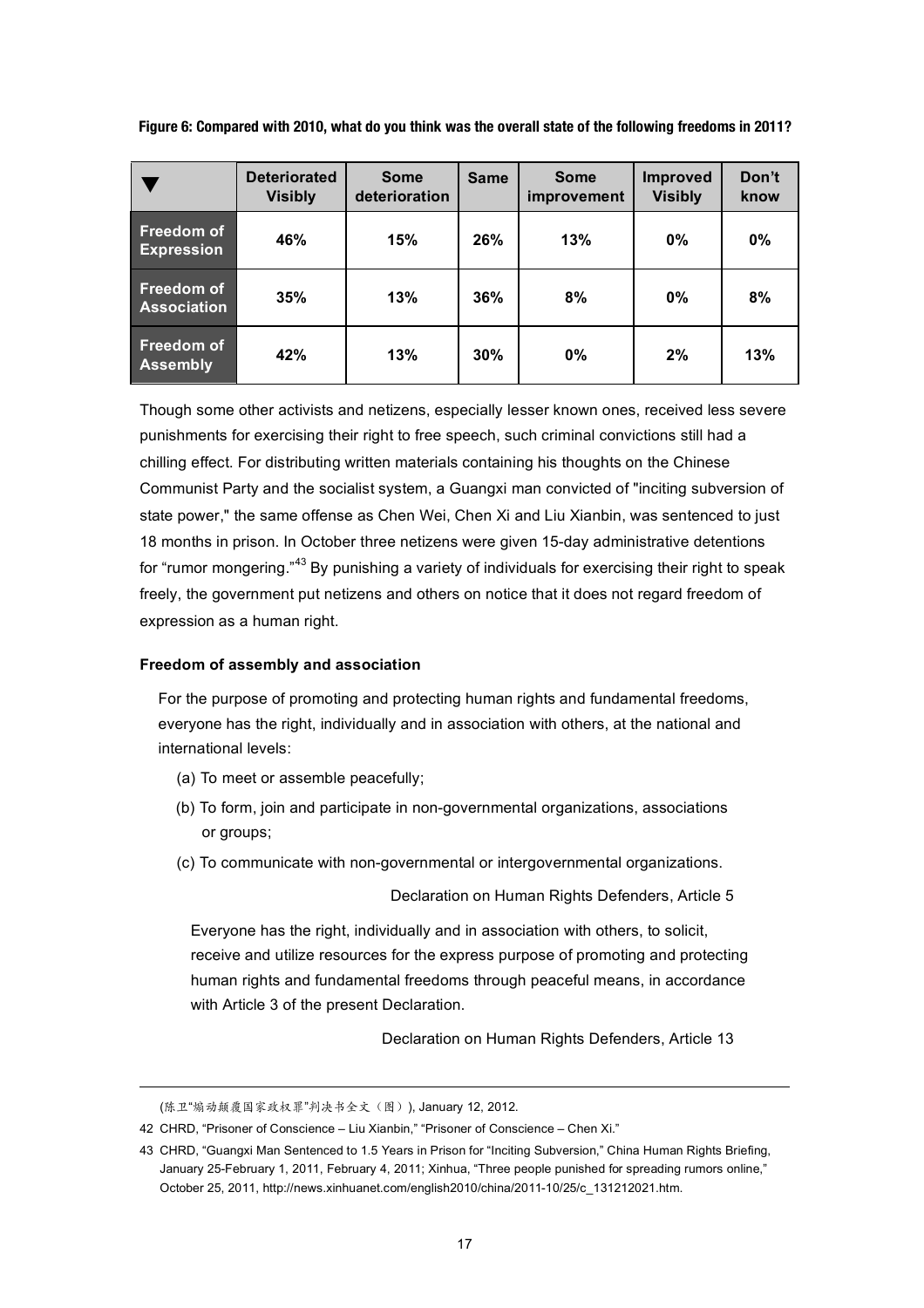## **Freedom of assembly**

The denial of the right to freedom of assembly was thrown into sharp relief in mid-February 2011: in a preemptive strike against protests with overt political demands, police swamped areas that netizens had designated as sites for protests. The authorities were equally jittery when protests erupted in ethnic minority areas, such as Inner Mongolia, in May this year, cutting off access to those places where protests might occur.<sup>44</sup> In one of the most widely reported incidents of 2011, provincial government officials in Guangdong promised to address



the grievances of Wukan villagers after dramatic protests were staged and corrupt local officials chased out of their village in a dispute over a land grab case. $45$  In most cases, however, organizers of protests and other forms of resistance have been routinely detained or beaten.<sup>46</sup>

Among the HRDs surveyed, a little more than half (55%) felt that freedom of assembly had deteriorated in comparison to the year before, though about a third (30%)

**Petitioners protest against land grabs**

thought it had not changed. Activists continued to meet in informal gatherings: over a meal, at house church gatherings, academic seminars, book club discussions and outings, where rights issues were discussed or actions planned. Some noted that after the Jasmine Crackdown the authorities became increasingly vigilant and were intolerant of even informal get-togethers:

"Before October 2010, we were often able to meet by going to restaurants or eating together, but this became very difficult in 2011. If several activists planned to get together for a meal, they would be prevented from going and even subjected to soft detention at home."

But ways were found to evade police obstruction:

<sup>44</sup> Reuters, "China tightens grip on Inner Mongolia before protests" May 29, 2011, http://www.reuters.com/article/2011/05/29/us-china-protest-idUSTRE74S15C20110529.

<sup>45</sup> Asia Times Online, "Guangdong boss bets on velvet glove," January 7, 2012, http://atimes.com/atimes/china/na07ad02.html.

<sup>46</sup> See for example: CHRD, "300 Demonstrated Outside City Government in Changsha City, Many Taken Away" (长沙市300余名被拆迁户到市政府示威多人被抓), May 24, 2011; CHRD, "Nearly 3,000 Laid-Off Bank Workers Go to Beijing to Defend Their Rights, More Than 300 Taken Into Custody at Black Jail in Jiujingzhuang" (近3千名银行买断职工进京维权,300余人被抓进久敬庄), October 26, 2011.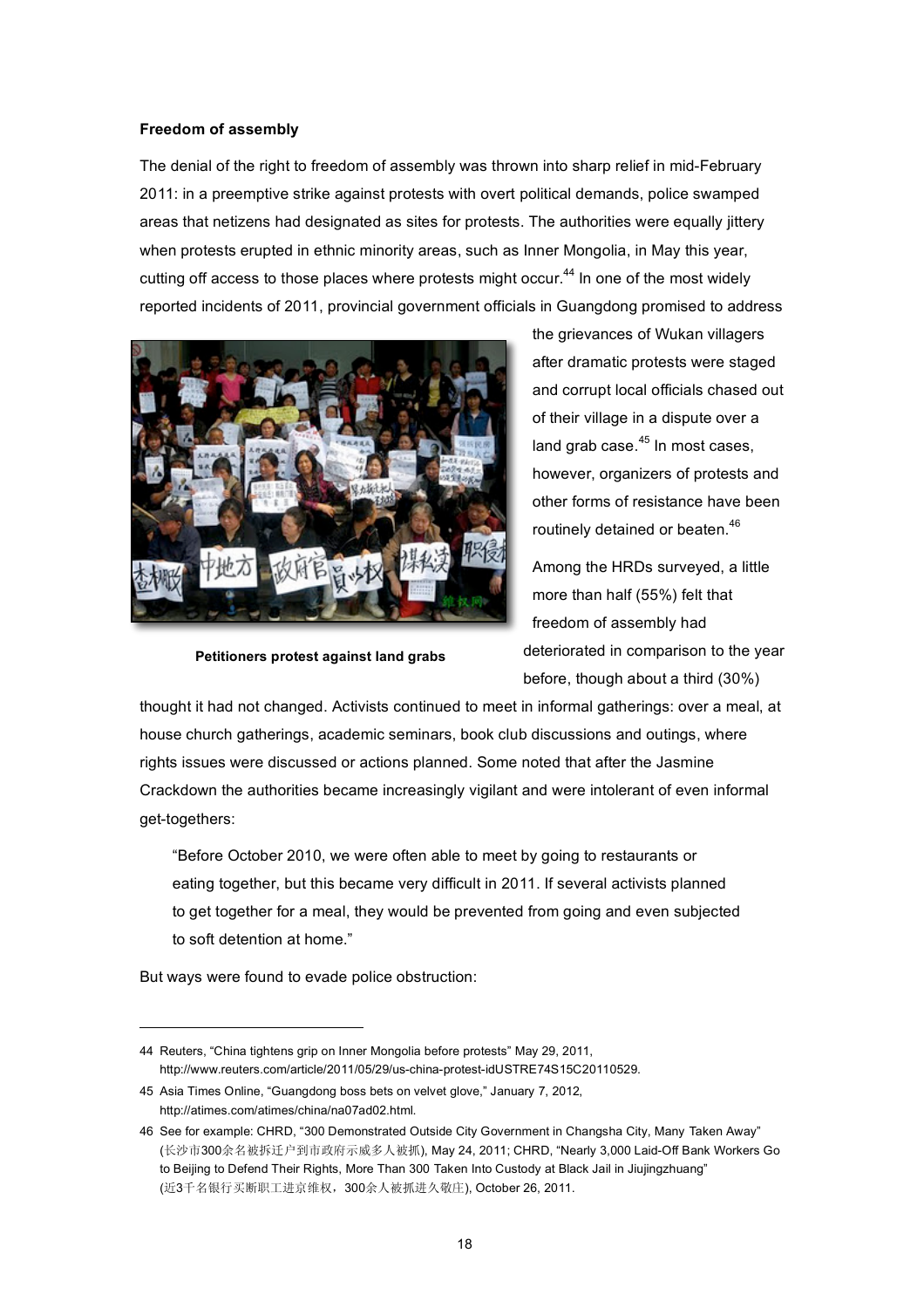"Before each gathering, we would decide on several different meeting places; if one was cancelled because the police had found out about it, we quickly went to another location reserved for such contingencies."

"We insist on carrying out various forms of gathering, but we no longer have a convener who arranges meetings regularly in the same place and at the same time. Our security has improved, as have our strategies for ensuring privacy when we are in communication."

"…We usually don't bring our mobile phones, or we take out the batteries to block the police from discovering our whereabouts."

## **Freedom of association**

 $\overline{a}$ 

As noted in CHRD's 2010 annual report on HRDs, the government continues to require civil society groups to undergo a stringent administrative process in order to register legally.<sup>47</sup> Currently, such groups are still required to first obtain the sponsorship of a government agency before they can be registered with the Ministry of Civil Affairs (MCA), making it impossible for organizations to register as a social organization without approval from the authorities. In November, Guangzhou Municipality announced "innovative reforms" in the registration process, which would allow certain organizations to bypass the need for sponsorship from a government agency and register directly with the MCA.<sup>48</sup> However, one activist noted that this reform might not be such a positive development:

"Although the authorities stress that certain charity organizations would have an easier time registering, the documents issued show that following registration such NGOs are subjected to even more stringent control!"

For organizations deemed "sensitive" by the authorities, changes in registration rules matter little as long as the government remains suspicious of them; if they are perceived to be a threat to "stability" they are liable to be shut down. For example, in December the Guizhou Human Rights Forum (GHRF), founded in 2005, was closed down, having been declared an "illegal organization" by the Guizhou Civil Affairs Department due to its failure to register. The GHRF was a loose group of activists in Guiyang City who met to discuss human rights and distribute educational materials, including copies of the Universal Declaration of Human Rights, to the general public. The GHRF had experienced official harassment for some years prior to its closure, as noted in CHRD's 2010 annual report on HRDs.<sup>49</sup> Around the time of the closure, one of GHRF's members, **Chen Xi** (陈西), was taken into custody for writing articles critical of the government, was swiftly tried and convicted of "inciting subversion of state power" and sentenced to 10 years imprisonment.<sup>50</sup> *(continued on page 19)*

<sup>47</sup> CHRD, "Reining in Civil Society: The Chinese government's use of laws and regulations to persecute freedom of association," August 7, 2009.

<sup>48</sup> CHRD, "Guangdong to Relax Registration for Civil Society Organizations," China Human Rights Briefing November 30-December 6, 2011, December 7, 2011.

<sup>49</sup> CHRD, "Annual Report on the Situation of Human Rights Defenders in China 2010," March 3, 2011.

<sup>50</sup> CHRD, "Guizhou Activist Chen Xi Jailed for Ten Years for "Inciting Subversion"," December 26, 2011.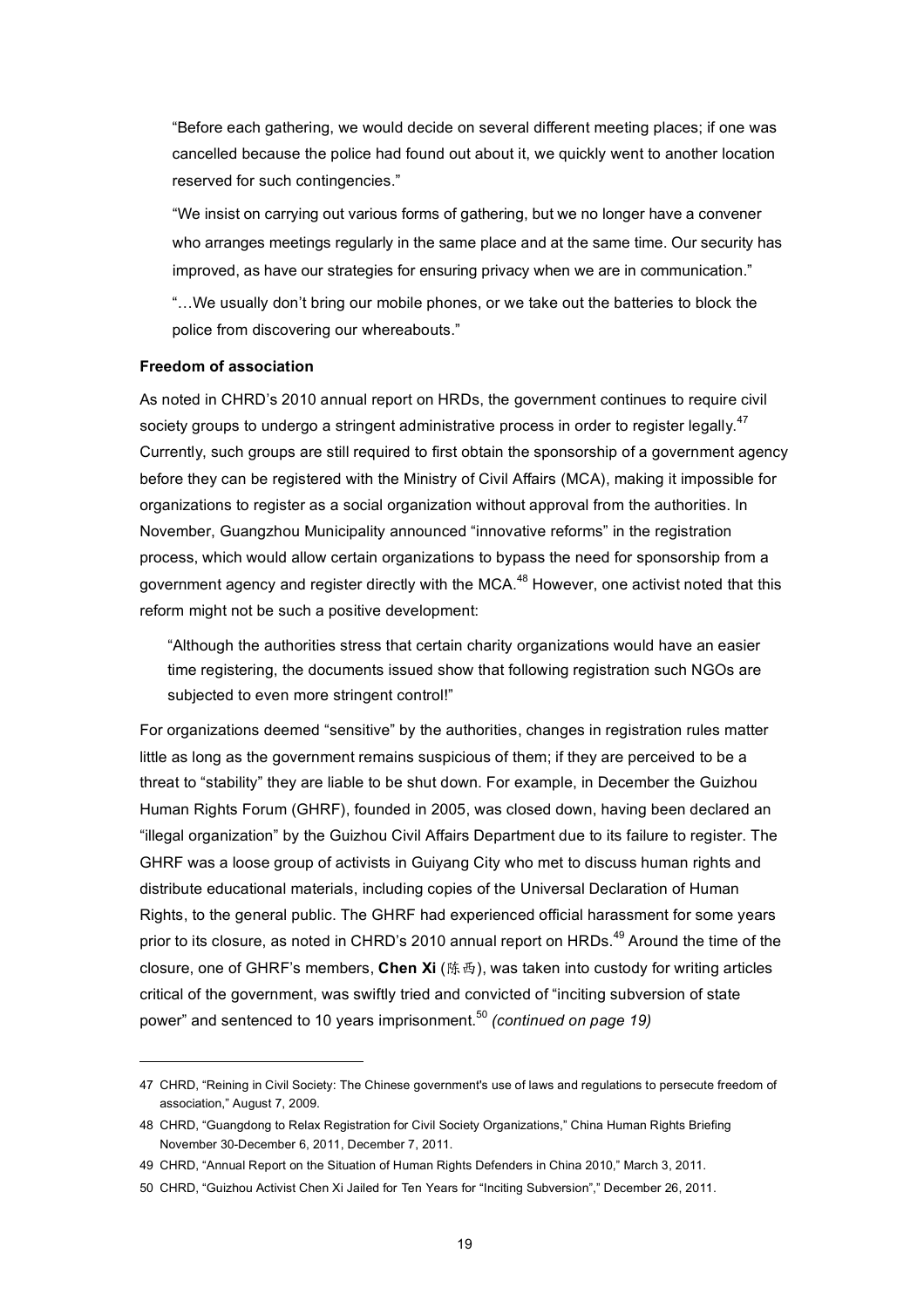# **"You might endanger state security if you leave the country"**

**The government violated activists' right to "meet or assemble peacefully" "at the… international level" as well as their right to "develop and discuss new ideas and principles" "in association with others" when they were prevented from traveling abroad to take part in international human rights activities. For example, in November 2011 a number of HRDs were barred from leaving the country to participate in a UN training program on human rights mechanisms:**

- **On November 5, immigration control at Beijing International**  Airport prevented Beijing human rights lawyer **LI Renbing (**李仁兵**) from boarding his flight. Officials informed him that he might "endanger state security" if he was allowed to leave.**
- **Another activist, who did not wish to be named, was similarly stopped by officials at a land border, where she was taken to a room and told they had been instructed by "higher level leaders" to stop her from traveling outside the country. When pressed for a reason, officers declined to give one but told her, "You know the reason why." Her request for documentation justifying the travel ban was refused.**
- **Prior to the training, two activists (who wish to remain anonymous) were repeatedly contacted by local security police to warn them that if they attended the training there would be "serious consequences" for them and their families. A few days before their anticipated departure date they decided not to go.**

**In addition to the individuals referred to above, officials in local bureaus of justice and law firm directors pressured a number of lawyers to give up their plan to participate in the training. One of them was threatened with the possible revocation of his lawyers' license if he attended.**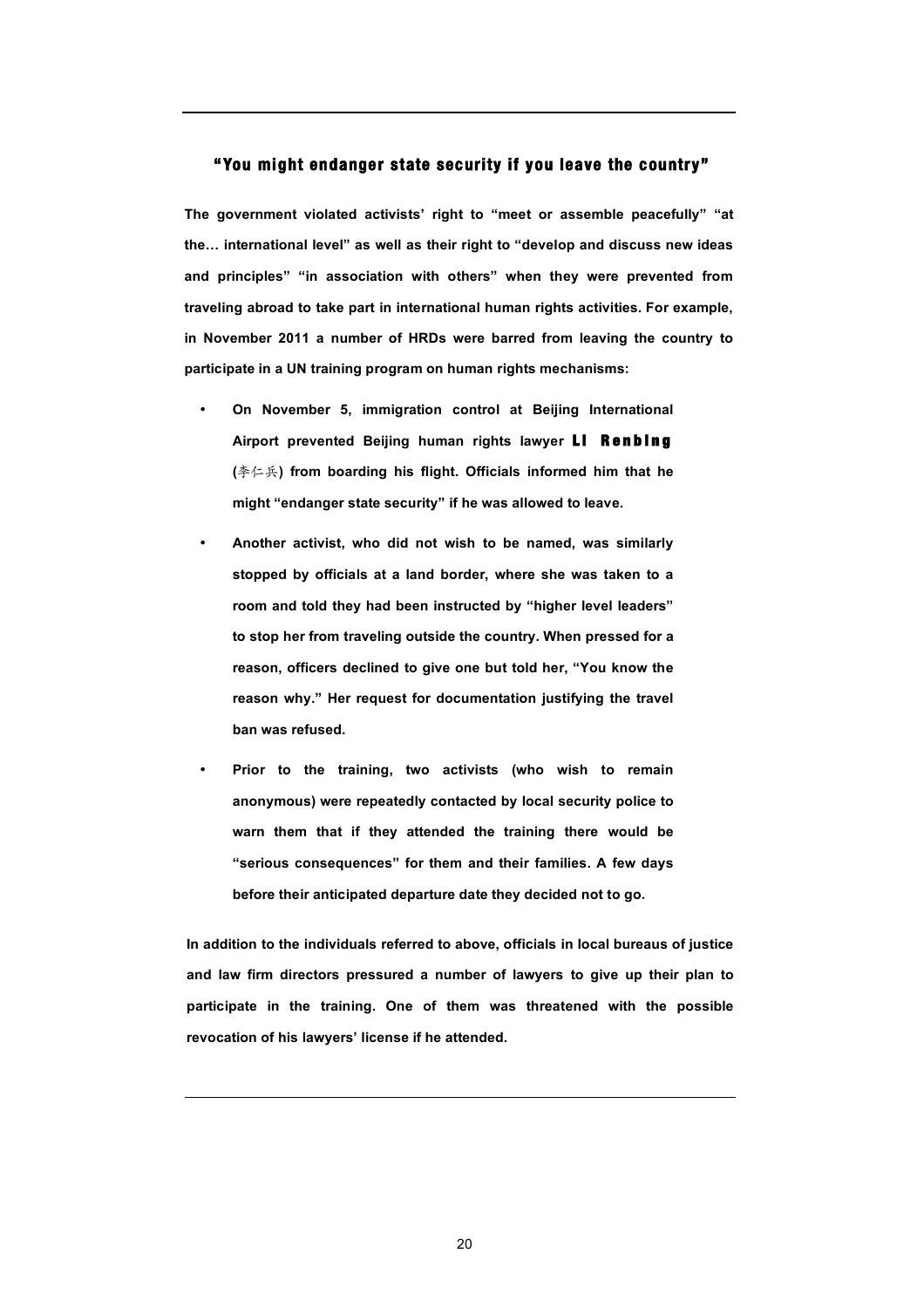Other types of official interference and harassment were also common.<sup>51</sup> Among the HRDs surveyed for this report, 79% of those who were involved in such groups reported government harassment and retaliation against their organizations:

- "Without any sensible reason, they prevented me from participating in international trainings."
- "They would not let property owners rent housing to us; they banned our meetings; staff members received visits from officials and pressure was put on them to leave the organization."
- "The police require that I notify them in advance about my NGO's upcoming meetings, otherwise they force us to cancel them."
- "We experience a great deal of trouble during tax inspections and annual evaluations by the State Administration for Industry & Commerce," said an activist about the government's use of the tax authorities to intimidate civil society organizations.

More than half of survey respondents reported harassment of themselves or their organizations for receiving funding for doing human rights related, public interest or social service types of work during 2011. HRDs' right to "solicit, receive and utilize resources for the express purpose of promoting and protecting human rights and fundamental freedoms through peaceful means"<sup>52</sup> was violated by the authorities in a number of ways. Activists' homes were routinely searched by the police, cash or bank documents confiscated and bank accounts frozen. The fact that activists were in receipt of funding for their human rights activities was often used as "evidence" in criminal prosecutions: in Sichuan Province the Suining City Court cited the fact that **Chen Wei** had instructed family members to receive "foreign remittances" as evidence of his crime of "inciting subversion."<sup>53</sup>

|                                                                                                      | <b>YES</b> | <b>NO</b> |
|------------------------------------------------------------------------------------------------------|------------|-----------|
| In 2011 did officials harass or retaliate against the                                                |            |           |
| NGO or organization to which you belong?                                                             | 79%        | 21%       |
|                                                                                                      |            |           |
| In 2011 did officials harass or retaliate against you or<br>your organization for receiving funding? | 53%        | 47%       |
|                                                                                                      |            |           |

## **Figure 7: Incidence of harassment related to exercise of freedom of association**

<sup>51</sup> Rights Campaign, "Report Regarding the Beating of AIDS Welfare Worker Chang Kun by Subdistrict Cadres, Damaging of Youth Activity Center" (关于艾滋公益人士常坤遭社区 干部殴打、青年活动中心遭破坏的举报信), April 5, 2011, http://rightscampaign.blogspot.com/2011/04/blog-post\_1042.html

<sup>52</sup> Article 13 of the Declaration.

<sup>53</sup> CHRD, "the Sentencing Statement of Chen Wei for the Crime of 'inciting subversion'" (陈卫"煽动颠覆国家政权罪"判决书全文), January 12, 2012.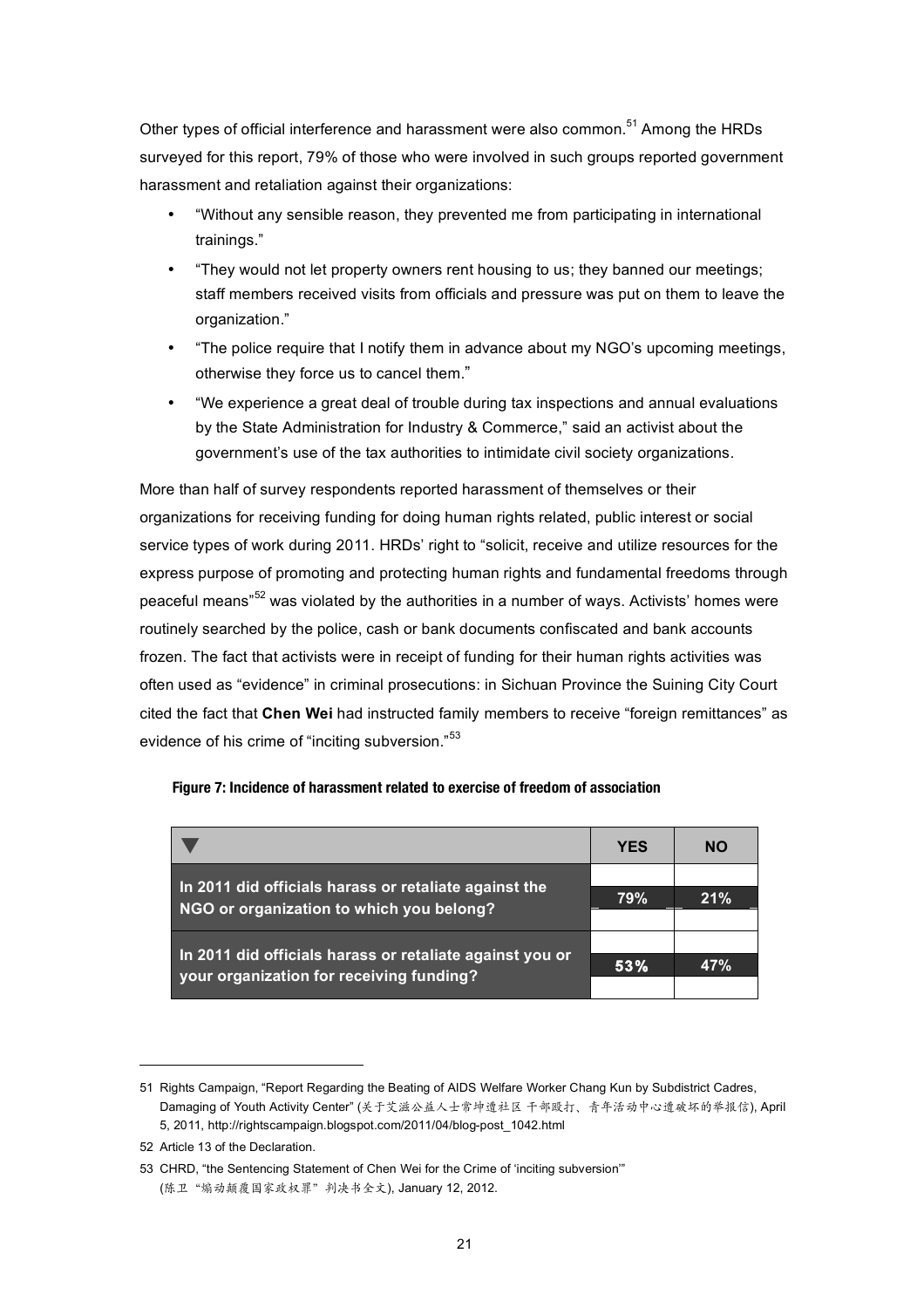## **Right to an effective remedy**

- 1. In the exercise of human rights and fundamental freedoms, including the promotion and protection of human rights… everyone has the right, individually and in association with others, to benefit from an effective remedy and to be protected in the event of the violation of those rights.
- 2. …everyone whose rights or freedoms are allegedly violated has the right… to complain to and have that complaint promptly reviewed in a public hearing before an independent, impartial and competent judicial or other authority established by law…
- 3. To the same end, everyone has the right, individually and in association with others, inter alia:
	- (a) To complain about the policies and actions of individual officials and governmental bodies with regard to violations of human rights and fundamental freedoms, by petition or other appropriate means, to competent domestic judicial, administrative or legislative authorities or any other competent authority provided for by the legal system of the State, which should render their decision on the complaint without undue delay;
	- (b) To attend public hearings… so as to form an opinion on their compliance with national law and applicable international obligations and commitments;
	- (c) To offer and provide professionally qualified legal assistance or other relevant advice and assistance in defending human rights and fundamental freedoms.

Article 9 of the Declaration on Human Rights Defenders

# **I was beaten, forced to maintain a fixed position for long periods of time, repeatedly brainwashed and not allowed to sleep for five days.**

An activist on her experience in a black jail

Despite Premier Wen Jiabao's high-profile visit to the State Letters and Visits Bureau at the beginning of the year to show empathy towards the petitioners who were there asking the government to address their grievances, petitioners generally continued to suffer many forms of abuse for complaining about official misconduct.<sup>54</sup> Government officials, or unidentified individuals working on their behalf, have seized petitioners outside government offices, foreign embassies, the United Nations Development Program office in Beijing, and other locations where they congregated with the purpose of attracting attention to their cause. Many petitioners were detained in extralegal makeshift facilities, known as black jails, but some

<sup>54</sup> Reuters, "China's Wen meets petitioners in show of worry over discontent," January 25, 2011, http://www.reuters.com/article/2011/01/25/us-china-rights-wen-idUSTRE70O2L920110125.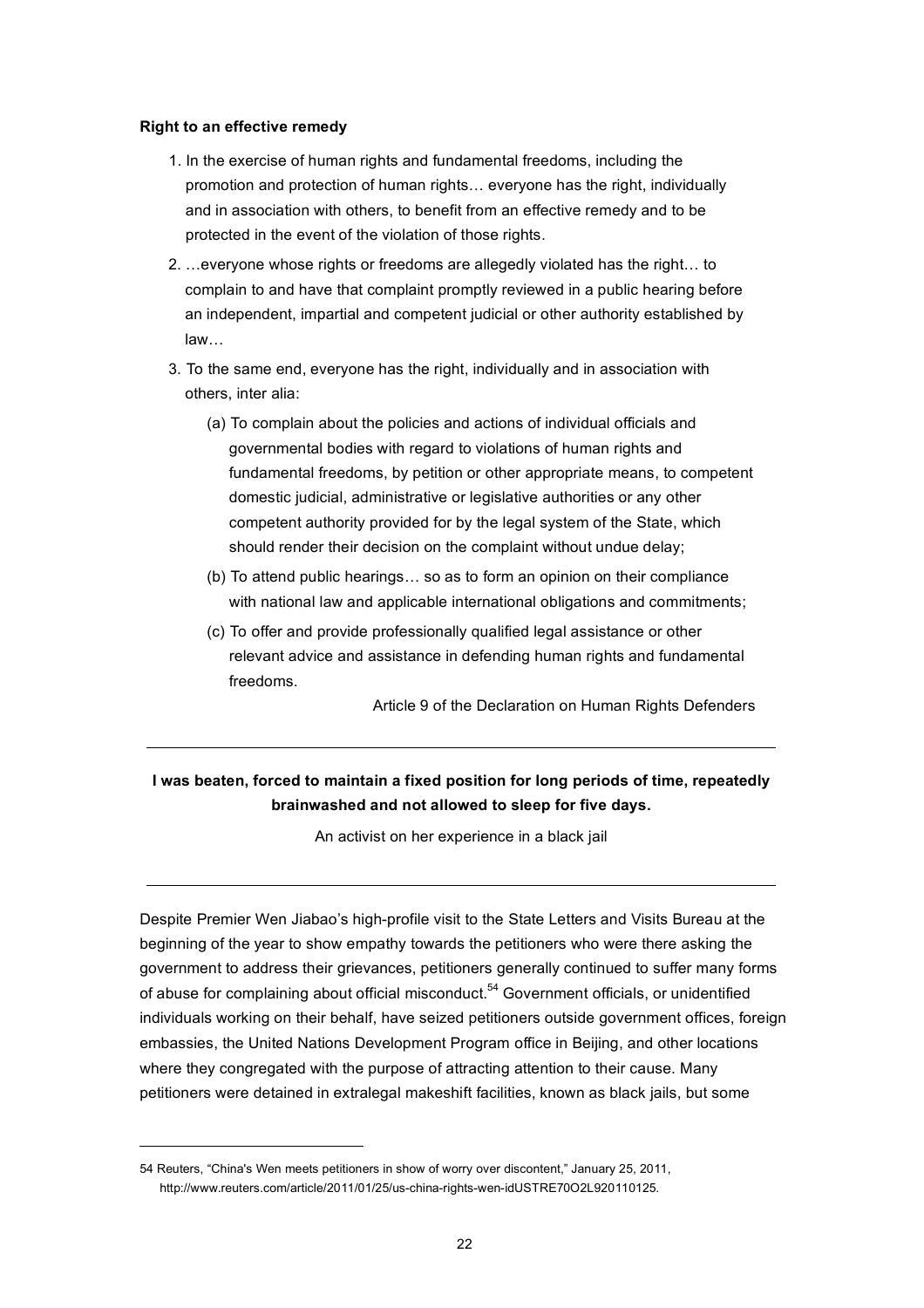were also held in police stations and detention centers, and in some cases, incarcerated in psychiatric institutions and Re-education through Labor facilities.<sup>55</sup> Detention for some has extended over a period of days, but for others it has lasted for months, and even years.<sup>56</sup> In black jails, petitioners have been tortured and subjected to various kinds of mistreatment by guards.<sup>57</sup> Especially prior to and during "sensitive dates" or important state functions, interceptors have forcibly removed petitioners en masse from Beijing or the cities where important events were scheduled to take place, or detained them at home, to prevent them from "causing trouble."<sup>58</sup>

Submitting petitions to government agencies is one way HRDs draw the authorities' attention to human rights abuses. However, 59% of HRDs surveyed reported that they were harassed or retaliated against for submitting petitions to government agencies, while 22% said they had been detained in black jails.

Filing lawsuits against the government for rights violations is another popular means for seeking redress. However, in 2011, 52% of the HRDs surveyed who tried to do this reported that their cases were not accepted by the courts; 60% reported being harassed or retaliated against for filing lawsuits:

"After I filed for an administrative review, National Security stepped up surveillance of me; they would not even allow friends to visit me."

"I was warned that if I sued the government I would be immediately disappeared."

Lawyers continued to face serious obstacles if they tried to "offer and provide professionally qualified legal assistance or other relevant advice and assistance in defending human rights and fundamental freedoms."<sup>59</sup> During the Jasmine Crackdown, human rights lawyers and legal advocates, including **Jiang Tianyong** (江天勇), **Liu Shihu**i (刘士辉), **Tang Jingling** (唐荆陵), and **Tang Jitian** (唐吉田), were disappeared and tortured. **Jin Guanghong** (金光鸿), lawyer for activist **Li Tie**, was disappeared just prior to Li's trial in April, and Li was later

<sup>55</sup> See CHRD, "Jiangsu Petitioner Hao Xiuxia Detained in Black Jail, Beaten" (江苏访民郝秀侠被关 黑监狱、拘留毒打), May 10, 2011; CHRD, "Pujiang County, Chengdu City, Sichuan Province is Still Holding Petitioners in Detention following the Two Meetings" (四川成都蒲江仍然关押着一批两会上访的访民), May 21, 2011; CHRD, "Another Hubei Petitioner, Zhao Kefeng, Detained in Psychiatric Institution" (湖北又一访民赵克凤被关入精神病 院), May 31, 2011; CHRD, "Guangxi April 21 Violent Incident: Feng Dacheng, Shot 11 Times, Arrested" (广西4·21征地血案: 中11弹的冯达成被捕), June 1, 2011; CHRD, "Li Hongwei Sent to RTL, Had Sued Over Detention in Jinan Black Jail," (曾经起诉济南黑监狱的李红卫被劳教), July 11, 2011.

<sup>56</sup> CHRD, "Chengdu Petitioner Liu Cunqin Released After More Than Nine Months of Illegal Detention" (成都访民刘存钦在被非法关押9个多月后获释), January 1, 2012; CHRD, "71-Year-Old Petitioner Jiao Yanshou Held For 12 Years in Psychiatric Hospital" (山东 7 1 岁访民焦延寿关精神病医院 1 2年), December 14, 2011.

<sup>57</sup> See CHRD, "Jiangxi Petitioner Guo Jinying Hospitalized after Being Insulted and Beaten by PSB Director" (江西访民郭金英被公安局长污辱打伤住院), May 14, 2011; CHRD, "Henan Petitioner Wang Qunfeng Sent Back Home, Illegally Detained," (河南访民王群 凤 被押回地方非法关押), August 30, 2011.

<sup>58</sup> See CHRD, "Thousands of Petitioners Detained Around Chinese Communist Party Anniversary," China Human Rights Briefing June 29-July 6, 2011, July 6, 2011; CHRD, "Authorities Detain, Harass Petitioners in Beijing, Elsewhere Around National Day," China Human Rights Briefing September 29-October 5, 2011.

<sup>59</sup> Article 9 (3c) of the Declaration.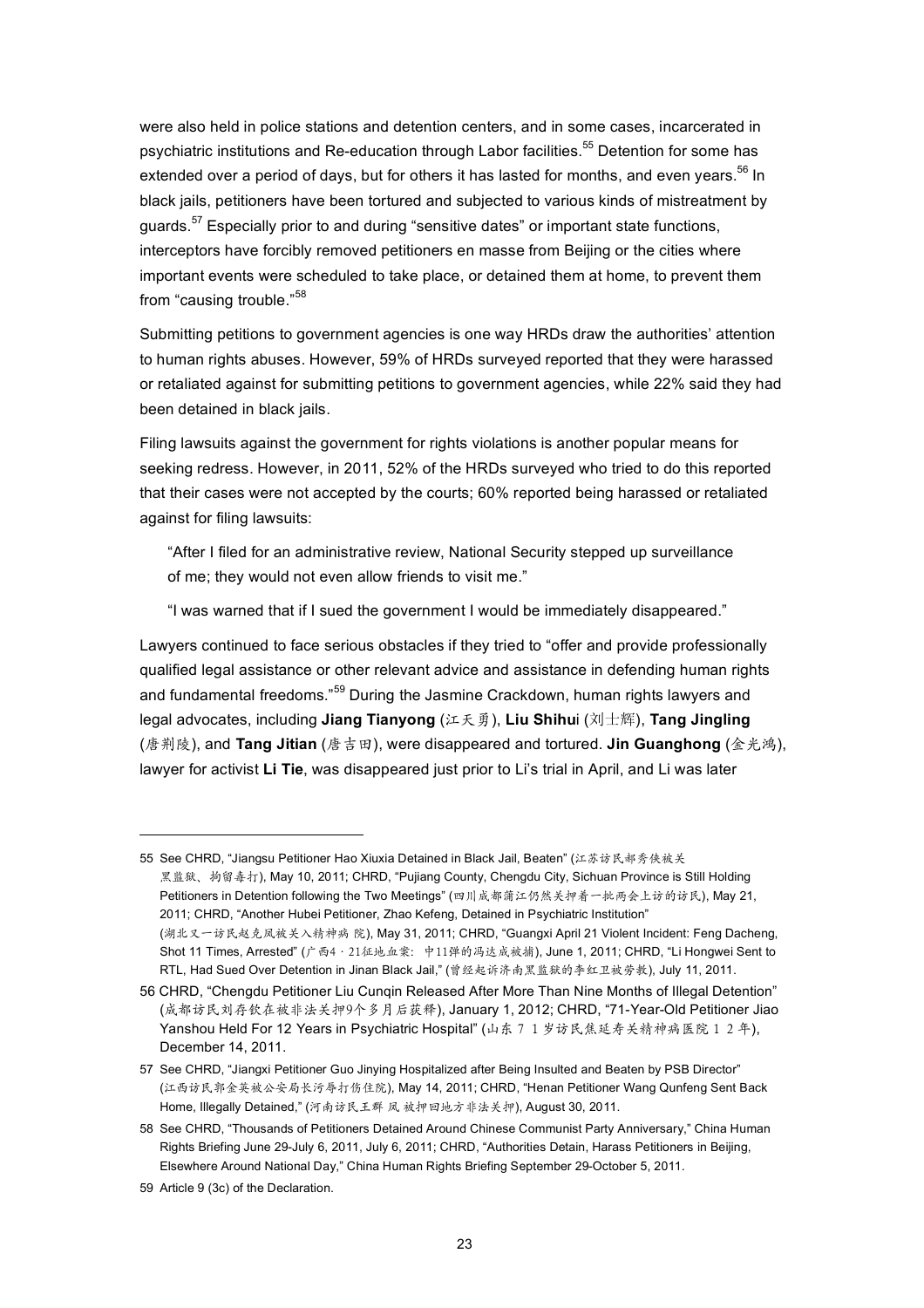represented by another lawyer handpicked by the authorities.<sup>60</sup> In June, four defense attorneys in Beihai City, Guangxi Province were detained on charges of "suborning perjury" for submitting evidence during pre-trial proceedings that revealed police had tortured the defendants to extract confessions. One of the lawyers, **Yang Zaixin** (杨在新), was arrested in late June and remains in detention; the others were released on bail.<sup>61</sup>

|                                     | <b>Accepted</b> | Did not<br><b>Accept</b> | <b>Accepted</b><br>some cases |
|-------------------------------------|-----------------|--------------------------|-------------------------------|
| Did the court accept the lawsuits   |                 |                          |                               |
| you filed?                          | 20%             | 52%                      | <b>28%</b>                    |
|                                     |                 |                          |                               |
|                                     | <b>YES</b>      | <b>NO</b>                |                               |
| Were you harassed or retaliated     |                 |                          |                               |
| against for filing lawsuits against | 60%             | 40%                      |                               |
| the government?                     |                 |                          |                               |

## **Figure 8: HRD's experience of attempting to seek legal remedies**

The authorities also continued to use the lawyers' annual review to revoke or suspend licenses as a way to punish those who handled "sensitive" cases. In 2011, the Beijing Municipal Bureau of Justice, which conducts the annual review of lawyers in Beijing, refused to renew the license of the law firm where human rights lawyer **Liu Xiaoyuan** (刘晓原) practices law. The excuse offered was that the firm's office "did not meet official requirements." However, in July after the firm had relocated, the Bureau continued to delay the renewal of the firm's license. In November, the landlord of the building where the office had moved to notified Liu that they would have to move out because he "could not withstand the pressure" he was getting from the authorities.<sup>62</sup> At the time of writing the law firm's license has still not been renewed.

Local bureaus of justice also threatened lawyers with suspension or disbarment for engaging in activities of which local officials disapproved. A lawyer among the HRDs surveyed said that for filing an administrative lawsuit and an administrative review,

"…the Beijing Bureau of Justice, through the director at my law firm, confiscated my lawyer's license. I have been without it for nearly five months, and have not even been given a notice about it; the situation has not been resolved."

<sup>60</sup> CHRD, "Court Refuses to Inform about Li Tie Case, Lawyer Jin Guanghong Missing" (法院拒不告知李铁案,代理律师金光鸿 失踪), April 13, 2011.

<sup>61</sup> CHRD, "Guangxi Beating Death Case Embroiled in Questions About Evidence, Violence Against Defense Lawyers," China Human Rights Defenders October 21-26, 2011, October 27, 2011.

<sup>62</sup> CHRD, "Qi Jian Law Firm, Directed by Liu Xiaoyuan, Is Being Evicted by the Landlords" (刘晓原担任主任的旗鉴律师事务所遭租赁方驱逐), November 3, 2011.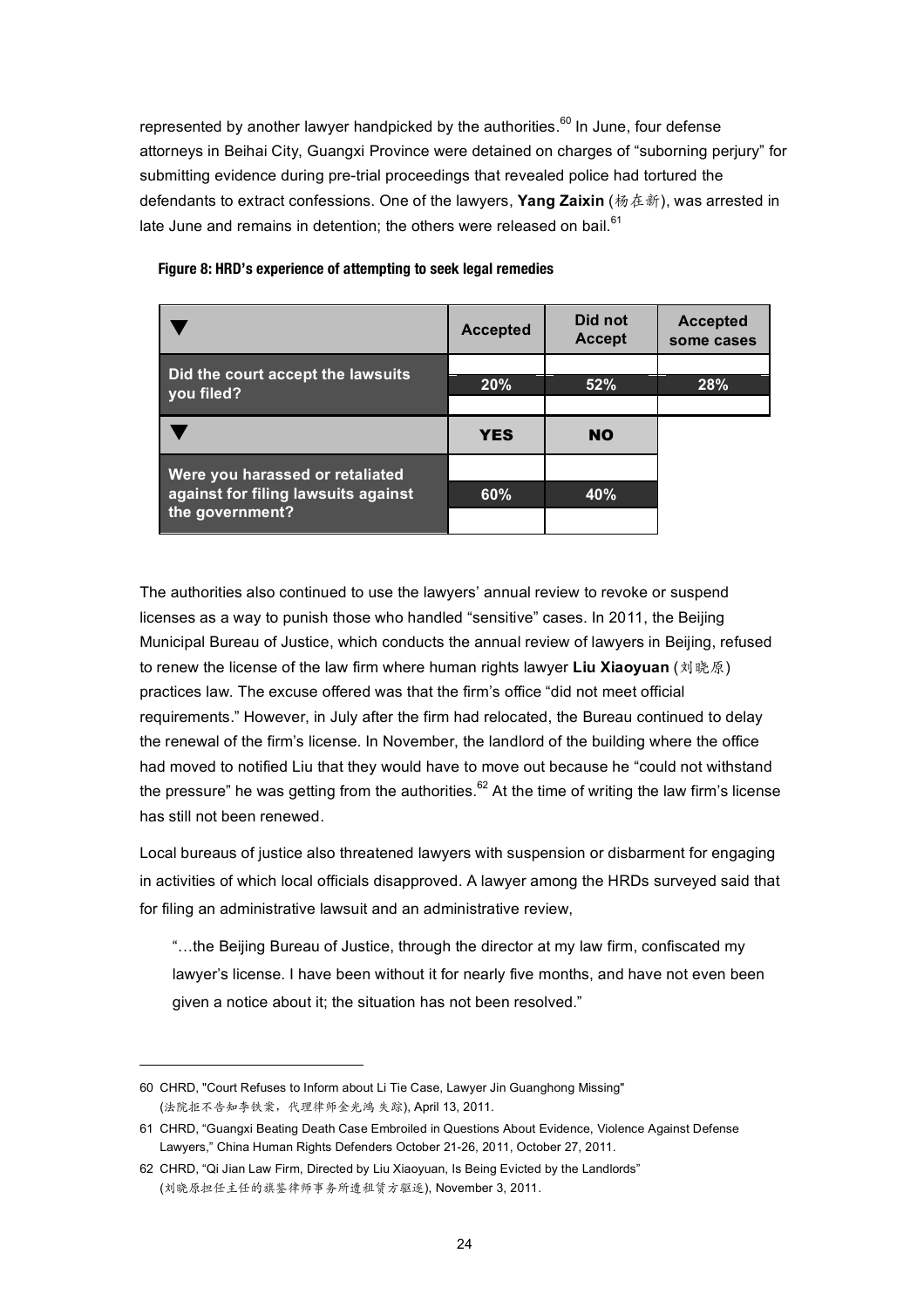# **Recommendations**

As documented in this report, the conditions under which HRDs have conducted their work worsened dramatically in 2011. Not only did the government fail to fulfill its responsibility to protect them, HRDs were targeted for monitoring, harassment, arbitrary detention, and torture.

CHRD calls on the Chinese government to cease its ongoing crackdown on dissent and human rights activism, and fulfill its international obligations to protect human rights defenders as set forth in the United Nations' Declaration on Human Rights Defenders. In particular, it should:

- Take immediate action to end the persecution and harassment of HRDs, their families and the organizations they form, and to ensure the rights and freedoms essential to the defense of human rights, as outlined in Articles 1, 5, 6, 7, 8, 9, 11, 12, and 13 of the Declaration.
- Honor the obligations as outlined in Articles 2, 3, 9, 12, 14, 15 to "protect, promote and implement all human rights," which includes protecting HRDS from "violence, threats, retaliation," ensuring that investigations take place in cases of human rights violations, promoting public knowledge of human rights and implementing human rights education, including the training of lawyers, police officers and other government officials.
- Investigate government officials suspected of violating provisions of the Declaration and hold them accountable according to the law.
- Release all detained and imprisoned HRDs including, but not limited to, **Liu Xiaobo**, **Gao Zhisheng** and **Chen Guangcheng**.
- Amend the current draft of the Criminal Procedure Law (CPL) to ensure that it complies with the International Covenant on Civil and Political Rights (ICCPR), and in particular, revise Article 73 of the proposed amendments which would effectively legalize enforced disappearance.
- Conduct a constitutional review of the Regulations for Registration and Management of Social Organizations, particularly the requirement that an organization must be formally associated with a governmental sponsor.

Members of the international community are in a position to play active roles in pressing the government to fulfill its obligations to protect the rights of HRDs, as well as in providing support to individuals engaged in the promotion of human rights. CHRD's recommendations to the international community are as follows:

- The UN High Commissioner for Human Rights should visit China before the end of her term in September 2012.
- The UN Special Rapporteur on the Situation of Human Rights Defenders should submit another request to visit China, following up on the last such request made in November 2008.